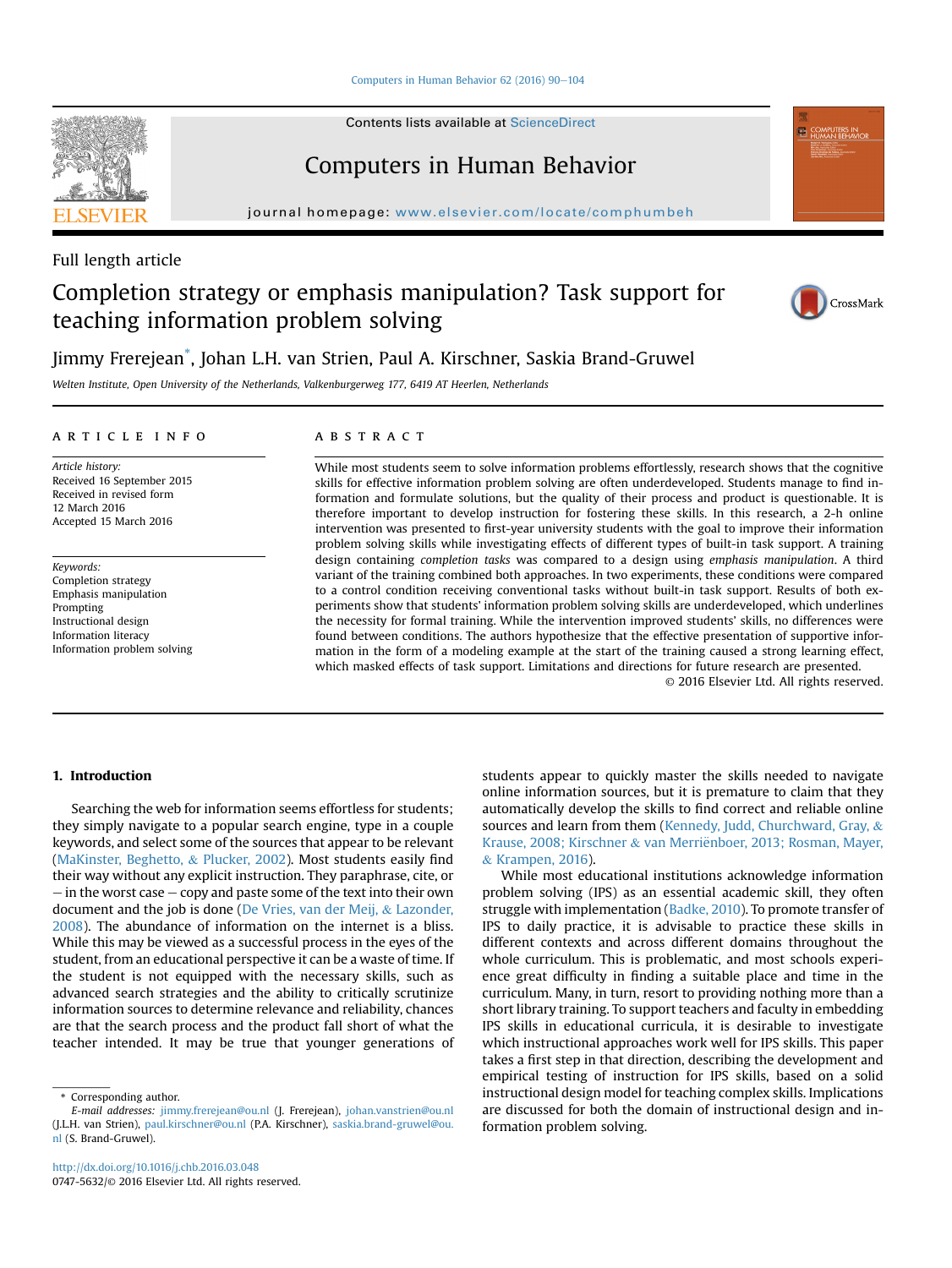# 2. Theoretical framework

# 2.1. Information problem solving

In educational settings, teachers often use information problems, where the necessary information to solve the problem is lacking, as an educational approach. The student is required to gather the missing information from external sources and combine the findings to construct a solution. Simple information problems, such as looking up the average monthly temperature in a country, pose little challenge for most students. Complex information problems, such as writing an essay on the effects of global warming on biodiversity, are a far more difficult challenge, because students will need to find, evaluate, and process sources of information that can vary greatly in terms of their trustworthiness, bias, reliability, or can contain contradictory information. Teachers often expect that having students search for information will automatically lead to their learning ([Kirschner, Sweller,](#page-13-0) & [Clark, 2006\)](#page-13-0). But correctly and efficiently solving an information problem is a complex higherorder cognitive competence requiring a broad range of different cognitive skills that these students might not possess. The range of skills has been summarized as a 5-step model (see Fig. 1) in which students iterate between the stages 'define the problem', 'search information', 'select information', 'process information', and 'present information', each step consisting of several constituent skills ([Brand-Gruwel, Wopereis,](#page-13-0) & [Vermetten, 2005; Brand-Gruwel,](#page-13-0) [Wopereis,](#page-13-0) & [Walraven, 2009](#page-13-0)).

To solve an information problem, the learner first needs to reach an understanding of the task and identify the needed information to define and delimit the task domain. In this step, formulating a clear and concise question is essential to stay focused and avoid unnecessary deviations while searching. Second, search terms need to be generated and tried out in a search engine. By identifying key concepts from the question and then systematically changing, adding, or removing terms while correctly using the available Boolean operators, the learner maximizes the chance to find relevant information sources. Third, it is important to maintain a critical attitude while evaluating the search results page, the subsequently visited information sources, and the information itself. Critical scrutiny avoids spending time on irrelevant websites or becoming occupied with information that is outdated, false, or which originates from unreliable or biased sources. Fourth, when relevant and reliable sources are found and stored, the learner needs to process their contents, deal with overlapping and conflicting information, and synthesize the different elements chosen from the separate sources. Finally, the solution can be presented in a product such as an essay or a presentation, depending on the task. It is important that the product clearly answers the question that was defined earlier in the task. Moreover, during all of these steps, the learner should regulate the search process, decide whether sufficient useful information has been found, and steer the process to avoid deviations or distractions.

Previous research indicates students may quickly develop the instrumental skills needed to operate digital devices and use software and internet browsers, but IPS skills are generally underdeveloped or absent. In a comparison of experts and novices, [Brand-](#page-13-0)[Gruwel et al. \(2005\)](#page-13-0) found that novices took less time for orientation, chose less effective keywords, judged and evaluated sources less often, and hardly regulated their process. In a literature review, [Walraven, Brand-Gruwel, and Boshuizen \(2008\)](#page-14-0) discuss several studies that show execution of IPS skills leave much room for improvement for all age groups. Similarly, studies by [Van Deursen](#page-14-0) [and van Dijk \(2009\)](#page-14-0) and [Van Deursen and van Diepen \(2013\)](#page-14-0) show users of all ages experience problems with query formulation, evaluation of search results and processing of information.

Two things become clear from these findings. First, IPS is a complex higher-order cognitive skill. Successful problem solving depends on the existence of knowledge, the mastery and coordination of a set of skills and the adoption of a critical attitude. Second, research shows clear deficiencies in students of almost all ages. In general, students' IPS skills are often overestimated or expected to develop naturally over time. These IPS skills may not be of the level that is often expected of the student problem solver, or from the so-called 'digital natives' (see also: [Kirschner](#page-13-0) & [van](#page-13-0)



Fig. 1. Decomposition of the skill 'information problem solving' (based on [Brand-Gruwel et al., 2005\)](#page-13-0).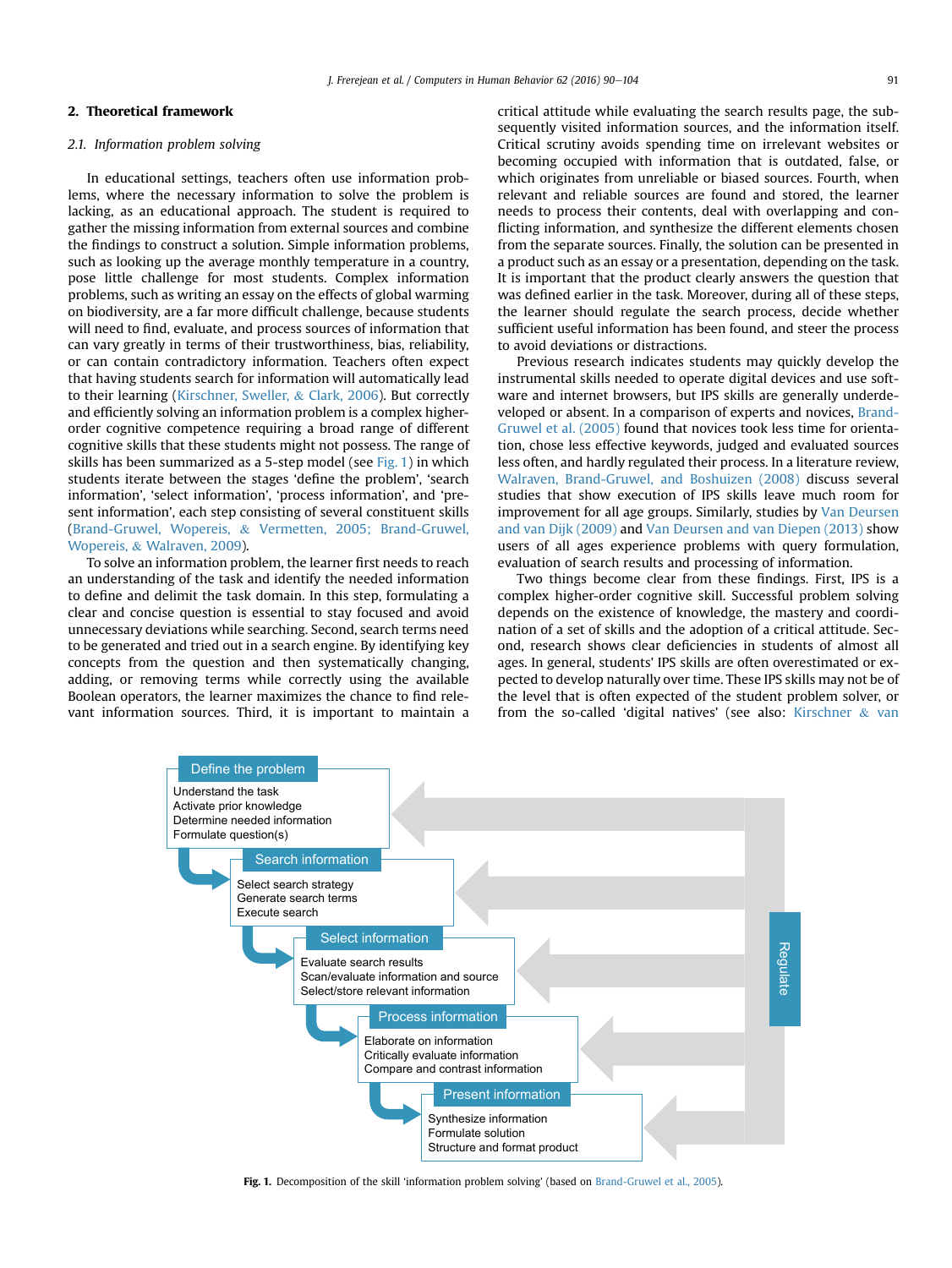[Merrienboer, 2013](#page-13-0)). Providing students with a complex task for which they do not possess the required skills risks overloading their memory systems and lowering task performance and learning. Therefore, the development of evidence-based instruction for fostering IPS skills is warranted.

## 2.2. Instructional design for complex learning

Complex learning is defined as "the integration of knowledge, skills and attitudes; coordinating qualitatively different constituent skills; and often transferring what was learned in school or training to daily life and work" [\(Kirschner](#page-13-0) & van Merriënboer, 2009, p.244). The Four Component Instructional Design (4C/ID) model provides an extensive blueprint and approach for developing instruction to achieve complex learning, based on solid psychological and educational research (Van Merriënboer & [Kirschner, 2013](#page-14-0)). First, the model advocates the use of authentic, whole tasks that require integration of knowledge, skills and attitudes, and coordination of constituent skills. Second, it provides guidelines to correctly provide the information needed to solve the problems: domain knowledge and a structured approach to solve the problem. Third, it advises providing just-in-time procedural information during the tasks to aid problem-solvers with routine tasks. The fourth component, part-task practice, is necessary when performance of these routine tasks needs to be automated.

This task-centered approach confronts learners with a series of whole-tasks in the learner's zone of proximal development. Task complexity increases to keep up with learner progress. However, especially in the early phases of learning, tasks can be too complex for the learner, because they introduce too many interacting elements or the learner's knowledge schema are insufficiently developed. In these cases, the learner's memory system may become overloaded, which can negatively impact learning ([Paas](#page-14-0)  $&$  [van](#page-14-0) Merriënboer, 1994). In situations of complex learning and authentic tasks, there are many elements that potentially increase the amount of cognitive load experienced by the student. It is therefore essential that instructional designers take great care to reduce unnecessary load, while maintaining activities that induce germane load and lead to learning.

For IPS specifically, task complexity is not the only factor that influences the demands on working memory during problem solving, and in consequence, learning and instruction. [Rouet \(2009\)](#page-14-0) summarizes additional factors in a conceptual framework comprising three dimensions: individual variables, information resources, and problem context. Instructional designers should be aware that personal factors, such as an individual's domain-specific knowledge [\(Monchaux, Amadieu, Chevalier,](#page-13-0) & Mariné, 2015), age ([Chevalier, Dommes,](#page-13-0) & [Marqui](#page-13-0)é[, 2015](#page-13-0)), attitudes and biases [\(Ford,](#page-13-0) [Miller,](#page-13-0) & [Moss, 2005; Van Strien, Brand-Gruwel,](#page-13-0) & [Boshuizen,](#page-13-0) [2014](#page-13-0)), epistemic beliefs ([Kammerer, Bråten, Gerjets,](#page-13-0) & [Strøms](#page-13-0)ø[,](#page-13-0) [2012](#page-13-0)), and reading skills ([Rouet, Ros, Goumi, Macedo-Rouet,](#page-14-0) & [Dinet, 2011](#page-14-0)) can affect the learning process and outcomes. Similarly, source factors [\(DeStefano](#page-13-0) & [LeFevre, 2007\)](#page-13-0) and task type ([Wirth, Sommer, von Pape,](#page-14-0) & [Karnowski, 2015\)](#page-14-0) may influence variables in the learning process. While most of these factors lie outside the designer's influence, they all affect the demand imposed on working memory during the IPS process.

For situations where tasks may be too demanding for a learner to complete successfully, the problem-solving process must be supported (Van Merriënboer, 2013). The 4C/ID model stresses the importance of built-in task support. While learners can be supported in many ways (i.e. with case studies, modeling and/or worked examples, inducing reflection, etc.), the current experiments focus on two approaches that appear most applicable to IPS instruction, namely the completion strategy and emphasis

#### manipulation.

## 2.2.1. Completion tasks

A completion task is a problem where the learner is provided with a given state and a partial solution. After studying the partial solution and the given information, the learner then has to complete the remaining solution steps in order to solve the problem (Van Merrië[nboer](#page-14-0), 1990; Van Merriënboer & [De Croock, 1995](#page-14-0)). This approach is effective for several reasons. First, completion tasks inherently stimulate active processing of the given solution steps because they contain essential information the learner needs to process before being able to continue. In addition, the provided solution steps are examples of a correct systematic approach to solving the problem. This enables learners to study the examples and by induction generate schemas of correct solution strategies themselves (Van Merriënboer, 2013). Studying correct examples (albeit partial solutions) can often be more effective than solving whole problems, especially early in the learning process [\(Renkl](#page-14-0)  $\&$ [Atkinson, 2003](#page-14-0)). When learners lack the necessary schemas and strategies, they will fall back to naïve and ineffective strategies such as means-end analyses or trial-and-error to solve the problem. Providing sufficient worked-out steps in this phase can avoid this ([Van Gog, Paas,](#page-14-0) & [van Merri](#page-14-0)ë[nboer, 2004](#page-14-0)).

The second benefit of using completion tasks is that a designer can change the number of worked-out steps to adapt the task to the learner's level. For learners in an early learning phase, it would be beneficial to increase the number of worked-out steps (e.g., one or even no steps missing), providing ample examples of correct complete or partial solutions and allowing the learner to induce the necessary schemas and strategies [\(Atkinson, Renkl,](#page-13-0) & [Merrill, 2003;](#page-13-0) [Renkl, Atkinson,](#page-13-0) & [Gro](#page-13-0)ß[e, 2004\)](#page-13-0). In later learning phase, learners benefit more from more conventional tasks that contain just a few worked-out steps. Offering too many worked-out steps to these learners would create the risk of inducing the expertise-reversal effect ([Kalyuga, Ayres, Chandler,](#page-13-0) & [Sweller, 2003; Kalyuga](#page-13-0) & [Sweller, 2004\)](#page-13-0). By gradually reducing the number of worked-out steps as a learner progresses, the amount of support that is offered corresponds more closely to the amount of support that is actually needed. In the context of IPS, this fading of solution steps can only be applied backward, meaning that worked-out solution steps late in the process will always fade before solution steps early in the process. To illustrate, consider the opposite: A worked-out example where the solution and information sources are given but the student needs to define the problem and generate search terms. Such a backward information problem is unrealistic, and practicing it has little purpose. In conclusion, a gradual transition from completely worked-out problems to conventional problems would be a good strategy for instruction: an approach dubbed the completion strategy.

[Wopereis, Frerejean, and Brand-Gruwel \(2015\)](#page-14-0) implemented the completion strategy in a university-level IPS training program. In their training, an example completion task provides students with a problem orientation, a well-formulated problem statement and research question, and a partial list of search terms. In this case, the step 'problem definition' is completely worked out, and the step 'searching' is partially worked out. Students are required to process the problem orientation to become familiar with the task domain and to activate any prior knowledge. The given problem statement and research question provide a clear direction for the search and inform them which information is needed, and consequently, which information is not. Based on this orientation, students then extend the list of search terms and proceed with the search for information and the remaining solution steps ('select information', 'process information', and 'present information'). Compared to a conventional task where students perform the whole task, this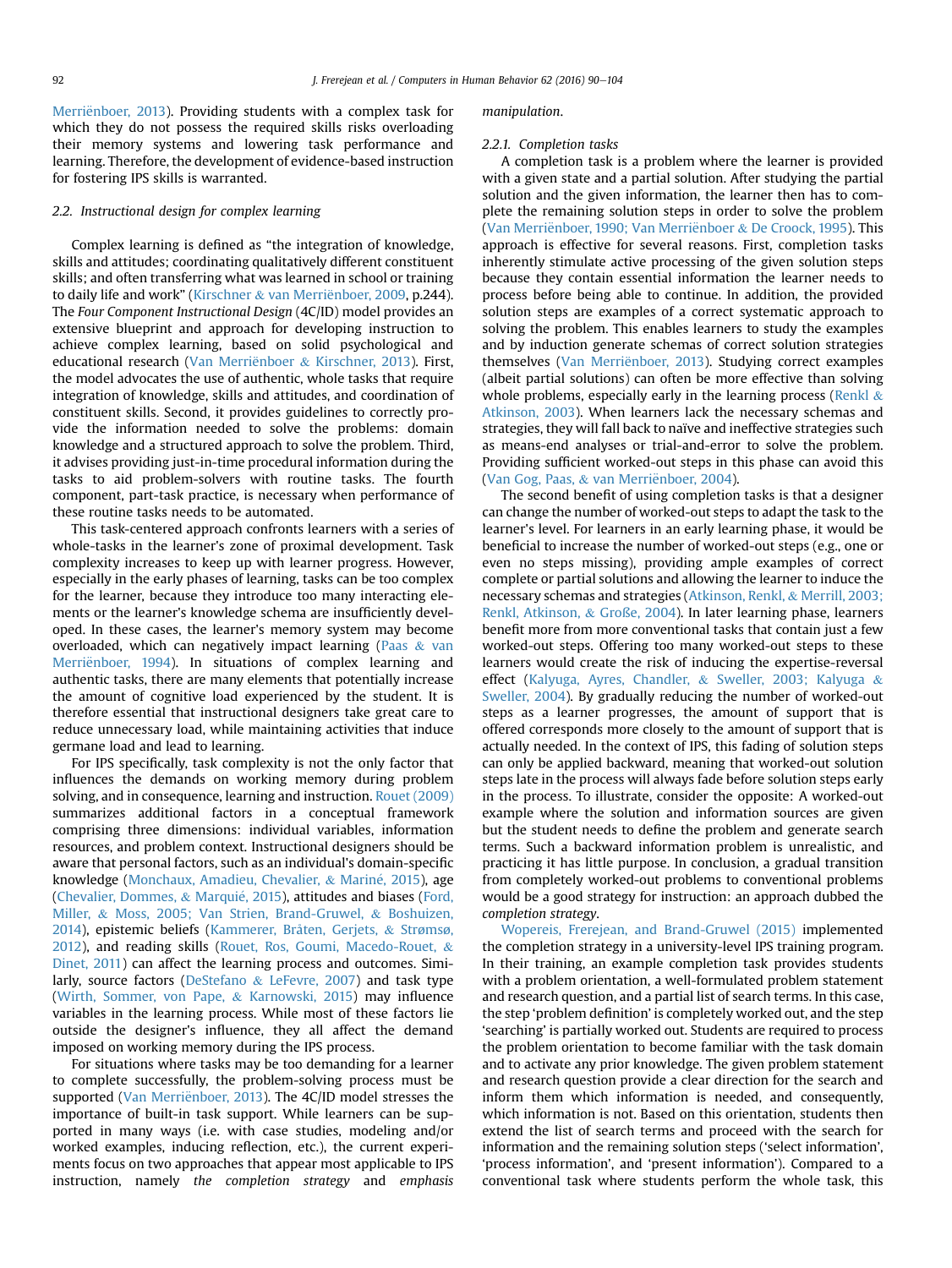approach requires less decision making - and therefore less room for error - and provides an additional example to learn from. The expectation here is that such tasks will impose fewer cognitive demands than conventional problems.

# 2.2.2. Emphasis manipulation

Students can also be supported by guiding them in the allocation of their attention to a certain skill (i.e., generating search terms) or a step in the process (i.e., select information) within a learning task. Students then perform the whole task from beginning to end, but just one aspect of the solution procedure is emphasized, often by instructions and feedback. In subsequent tasks, the emphasis and thus the allocation of the learner's attention shifts to a different aspect of the task. Note that the task is not broken up into part-tasks, but only the relative emphasis of the selected aspect varies. All skills are still performed in the context of the whole task. This approach, called emphasis manipulation or emphasis change [\(Gopher, 2006; Gopher, Weil,](#page-13-0) & [Siegel, 1989\)](#page-13-0), reduces strain on working memory because not all instruction needs to be kept available in working memory, and attention is focused on a single aspect, not divided over all aspects.

The emphasis change approach was effective in a training regime for a high-workload computer game called Space Fortress and in several dual-task settings ([Gopher, 2006\)](#page-13-0). In other research, students who received whole-task training with emphasis change were less easily disrupted by a concurrent task than students receiving part-task training ([Fabiani et al., 1989](#page-13-0)). In addition, [Yechiam, Erev, and Gopher \(2001\)](#page-14-0) demonstrated that an emphasis change approach is more effective than guided instruction in settings where searchers quickly converge to suboptimal strategies. The idea here is that problem solvers make only small changes to their current, suboptimal, strategy and insufficiently explore more diverse solution strategies, a process called melioration ([Yechiam,](#page-14-0) [Erev, Yehene,](#page-14-0) & [Gopher, 2003](#page-14-0)). Emphasis change protocols facilitate the exploration of other, potentially more effective strategies.

The errors that can be observed when novices search the web may be a sign of melioration. Lacking sufficient skill, they employ naive strategies that will find some results (partly due to increasing quality of search engines), even though it may not be the information they are looking for. This will then lead them to obtaining suboptimal information, which in turn leads to a suboptimal solution to the task. Students experience the success of solving the problem, which reinforces their current behavior and leads to a similar approach to the next problem. Students see no reason to expend extra effort to significantly change their strategy. Emphasis change can encourage students to explore other strategies, such as more extensive planning, or using thesauri to generate keywords, which increases the chance of a more effective or efficient problem solving process.

Placing emphasis on specific aspects of a task can be done by incorporating instruction and feedback during those specific aspects of the learning task. A simple and effective method to provide instruction and feedback in an online environment is by using prompts (see: [Stadtler](#page-14-0) & [Bromme, 2008\)](#page-14-0). In the case of IPS, three types of prompts are effective: anticipative prompts delivered before execution of the targeted skill, instructional prompts delivered just in time before execution of the targeted skill, and reflection prompts delivered after performing the skill.

Consider a student working on a learning task where the skill evaluating sources is emphasized and therefore accompanied by prompts. Before she starts evaluating sources (i.e., the targeted skill), she is prompted: "Describe your approach to the next step. Where will you focus your attention?" By articulating her upcoming actions before performing the skill, anticipative reasoning, a skill found in effective problem solvers, is stimulated [\(Renkl,](#page-14-0) [1997\)](#page-14-0). The student answers: "I'll look at the result list and click on some of the titles that seem interesting. I'll then read that text. If it seems relevant, I'll probably use it." The answer reveals that her solution schema is still incomplete, and that she has not yet learned to evaluate a search engine results page or an information source. Merely activating knowledge is therefore not sufficient. Her current schemas or strategies need to be corrected or completed.

She is prompted again, this time simply with instructions. The instructional prompt explains how to evaluate search results (i.e., pay attention to domain names, publication dates, snippets) before clicking a link and how to judge information sources (i.e., take into account author reputation, target audience, information goal, publication date). It essentially gives general feedback on her previous answer. The student will acknowledge that her previously articulated approach was incomplete and that she should not merely click 'interesting' links and use 'relevant' information. She learns that there are many more criteria to use to discriminate between interesting and relevant. She then processes this information and immediately carries out the solution step, with this new knowledge in memory. The subsequent application of the new knowledge stimulates assimilation into knowledge schemas.

To enforce this process, a reflection prompt can be delivered after the step is performed: "How did it go? Did you encounter any problems?" This prompt induces reflection and forces her to look back at how she applied the new knowledge, which should rein-force the use of a correct or more effective solution strategy ([Saito](#page-14-0)  $\&$ [Miwa, 2007; Stark](#page-14-0) & [Krause, 2009\)](#page-14-0). Taken together, this combination of three prompts, the prompt triad, fulfills the purpose of emphasis manipulation by first lowering cognitive demand by focusing student attention to a particular aspect of the task while leaving the whole task intact and then promoting improvements in strategies by activating and correcting current knowledge schema.

## 3. The present study

Seemingly little research has focused on the development of holistic instruction for IPS. Most studies either focus on elements of instruction, such as feedback (e.g., [Timmers, Walraven,](#page-14-0) & [Veldkamp, 2015\)](#page-14-0), restrict the search space to prefabricated portals [\(De Vries et al., 2008\)](#page-13-0), or focus instruction on elements of the skill, such as source evaluation ([Walraven, Brand-Gruwel,](#page-14-0) & [Bosh](#page-14-0)[uizen, 2010\)](#page-14-0). Some are focused on classroom interventions (e.g., [Argelag](#page-13-0)ó[s](#page-13-0) & [Pifarr](#page-13-0)é[, 2012; Kuiper, Volman,](#page-13-0) & [Terwel, 2008\)](#page-13-0). In the current study, we adopt a holistic approach for teaching the complete skill in individual (online) instruction and take a first step towards developing instruction based on whole-tasks with built-in task support. Two experiments were conducted to investigate the effects of two forms of task support (completion strategy vs. emphasis manipulation) on the acquisition of IPS skills in a short online training. This training was embedded as a standalone practical assignment in university students' first-year curriculum. As an intervention in a naturalistic setting, this training aimed to develop students' IPS skills while detecting differences in the extent of learned skills due to the different methods of support. It was expected that students who receive at least one form of task support (i.e., completion tasks and/or emphasis manipulation) will perform better than students who do not receive task support (Hypothesis 1) and students who receive a combination of both forms of support will perform better than students who receive only a single form of support (Hypothesis 2). To help explain differences in learning outcomes, students were asked to report the required mental effort at several points during the learning phase.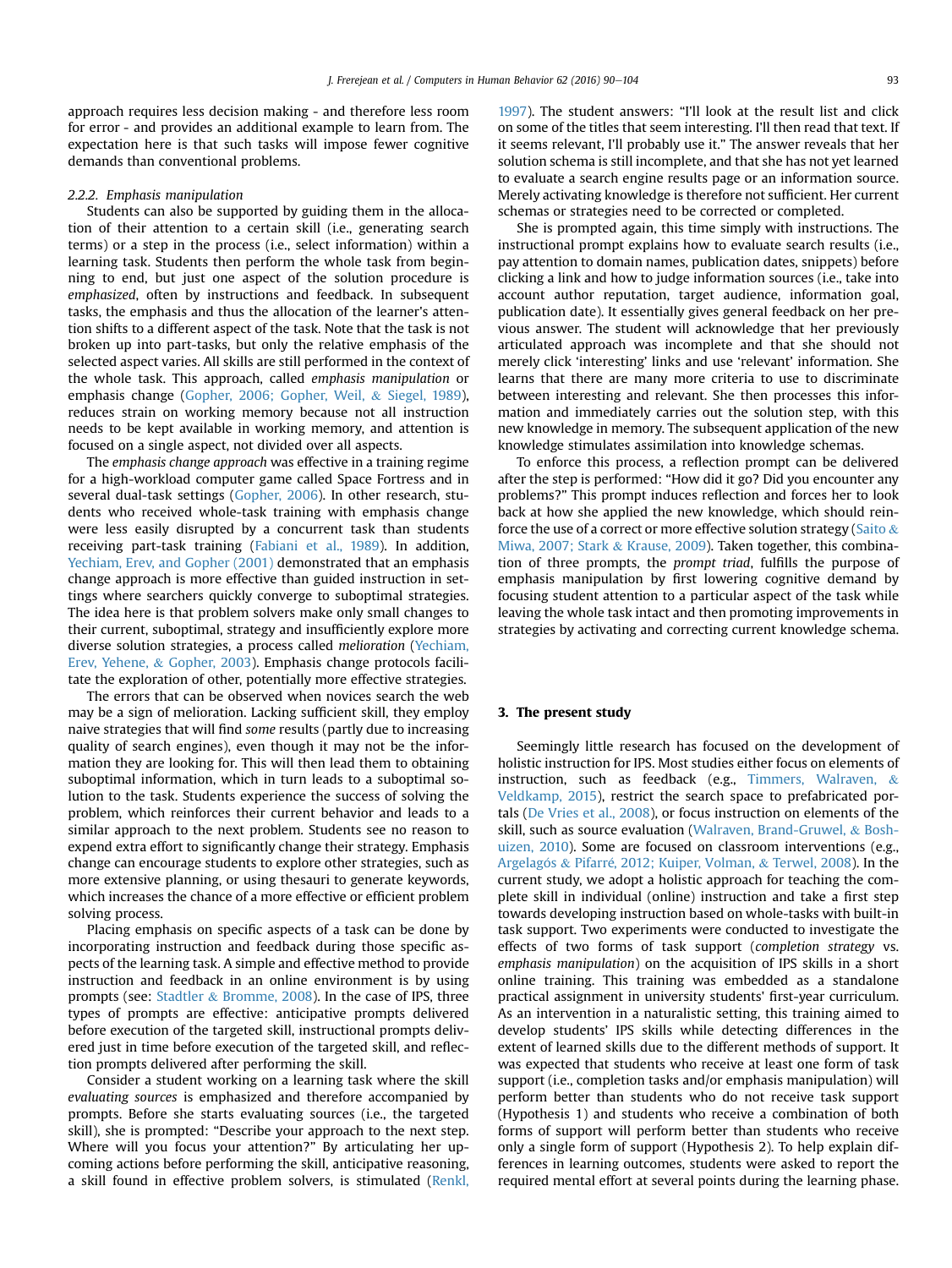## 4. Experiment 1

# 4.1. Method

## 4.1.1. Participants

A total of 96 students between 18 and 24 years old ( $M_{\text{age}} = 18.7$ years) participated in this experiment, 89 of whom were female (92.7%) and 7 were male (7.3%). All participants were first-year Pedagogical Science students at a Belgian university.

## 4.1.2. Experimental design

The experiment was a regular pretest-posttest design with four conditions. All conditions received a 2-h online training consisting of an instructional video, a modeling example, and four learning tasks. Each condition received a different form of task support during three of the four learning tasks. The first condition received task support in the form of the completion strategy combined with emphasis manipulation ( $CS + EM$ ). The second condition received completion tasks, but no emphasis prompts (CS). The third condition received emphasis prompts, but no completion tasks (EM). The fourth condition was a control condition and received conventional learning tasks without support. The different forms of task support are further detailed in the section 'Task support'.

## 4.1.3. Materials

4.1.3.1. Online training. In a 2-h classroom session, students received an online training that started with a 14-min instructional video introducing the five steps of the IPS process (i.e., 'define', 'search', 'select', 'study', 'present') including their constituent skills. The instructional video was followed by a modeling example: a 10 min screencast in which a fictitious expert showed a systematic approach to solving an information problem. This modeling example was split into four short fragments that ended with the questions "What do you think of the actions of the expert?" and "How does this differ from your current approach?" intended to stimulate students to formulate explanations and stimulate active processing of the example ([Atkinson et al., 2003; Renkl](#page-13-0) & [Atkinson,](#page-13-0) [2002](#page-13-0)). These elements formed the supportive information component in the 4C/ID model.

The training further comprised four learning tasks in the form of a web search exercise. Students received a problem description and had approximately 15 min to search the web for information and formulate a solution to the problem. The topics were: effects of stretching before sports, effects of electromagnetic radiation from cell phones, effects of violence in videogames, and effects of using media devices before sleeping. The learning tasks guided students through the problem solving steps with on-screen instructions. Students were asked to explicitly formulate research questions and search terms, and list the URL of four sources that contributed to their solution, along with an explanation of why they chose these sources. At the end of the learning task they formulated a solution in a few sentences. Each of the experimental conditions received a different form of support during learning tasks 1 to 3. A fourth and final task was presented that did not include any support or guidance, but simply gave a problem description and a textbox for an answer. This task was identical for all students and contained no explicit instruction.

4.1.3.2. Task support. For the three experimental conditions, learning tasks 1 to 3 contained built-in task support in the form of completion tasks, emphasis prompts, or both. These tasks were designed in a way to support the problem-solving process without overloading the student. While the IPS model ([Brand-Gruwel et al.,](#page-13-0) [2009](#page-13-0)) describes a five-step approach, to comply with time constraints in this experiment the steps 'select information' and 'process information' were merged to a single step and no task support was supplied on the final step: 'present information'. Presenting information can be done in countless ways, and providing support on this skill would be very time-consuming. Additionally, students likely benefit more from support on the first four steps than from support on presenting information. In conclusion, task support is offered on the steps 'define the problem', 'search information', and 'select & process information'.

The control condition received no task support at all, meaning that they work through each learning task by following the guidance on the screen that take them through the steps 'define the problem', 'search information', 'select & process information' and 'present information'.

The EM condition received emphasis manipulation, meaning that each learning task contained one solution step that was emphasized with a prompt triad: an anticipative prompt and an instructional prompt before execution of the step, and a reflective prompt afterwards. In learning task 1, the step 'select  $\&$  process information' was emphasized, in learning task 2 the step 'search information', and in learning task 3 the 'step define the problem'.

The CS condition received completion tasks. In these tasks, some solution steps are already worked out and replaced with a very short video (approximately  $1-2$  min) of a fictitious expert reasoning through the solution step. No further action was required. The worked-out steps were faded backwards, meaning each subsequent learning task contained one less worked-out step and students were therefore required to perform one step more in each learning task. In learning task 1, the steps 'define the problem' and 'search information' were worked out and students had to select and process sources from the given search results to formulate a solution. In task 2, only 'define the problem' was worked out and all other steps had to be performed. In task 3, no steps were worked out.

Finally, in the  $CS + EM$  condition completion tasks and emphasis prompts were combined, meaning that the prompt triad was added to the first step that followed the worked-out steps. This entails that in task 1, the first two steps were worked out: 'define the problem' and 'search information'. The next step, 'process & select information' was emphasized with a prompt triad. The final step had to be performed without support. In task 2, only the first step was worked out and emphasis shifted to 'search information'. In the third task, no worked-out steps were given and 'define the problem' was emphasized. See [Fig. 2](#page-5-0) for a graphical overview of the experimental design.

4.1.3.3. Measurement of information problem solving skill. To measure IPS skills in such a short timeframe, an online skills test was developed that aimed to reveal the student's level of performance without requiring the performance of another whole-task. The tests confronted students with seven fabricated situations that occur during an information problem and asked them to formulate their next action. This closely mimics a realistic task situation. To ensure validity, the items were based on important subskills in the first four steps of the IPS model by [Brand-Gruwel et al. \(2009\).](#page-13-0) The step 'present information' was not measured because presentation of a problem solution is a multifaceted skill too difficult to measure quickly, and the training did not include support on this step. See [Table 1](#page-5-0) for an overview of the pretest and posttest items. For example, the item corresponding to 'select information' showed a fabricated SERP (search engine results page) and asked students to indicate which sources they would select and why. Answers were scored blindly, based on a task-specific rubric that resulted in a maximum subscore of 4 points per step, for a maximum total of 16 points. The scoring sheet and procedure are included in [Appendix 1.](#page-12-0) The items in the pretest concerned the topic (i.e., problem domain)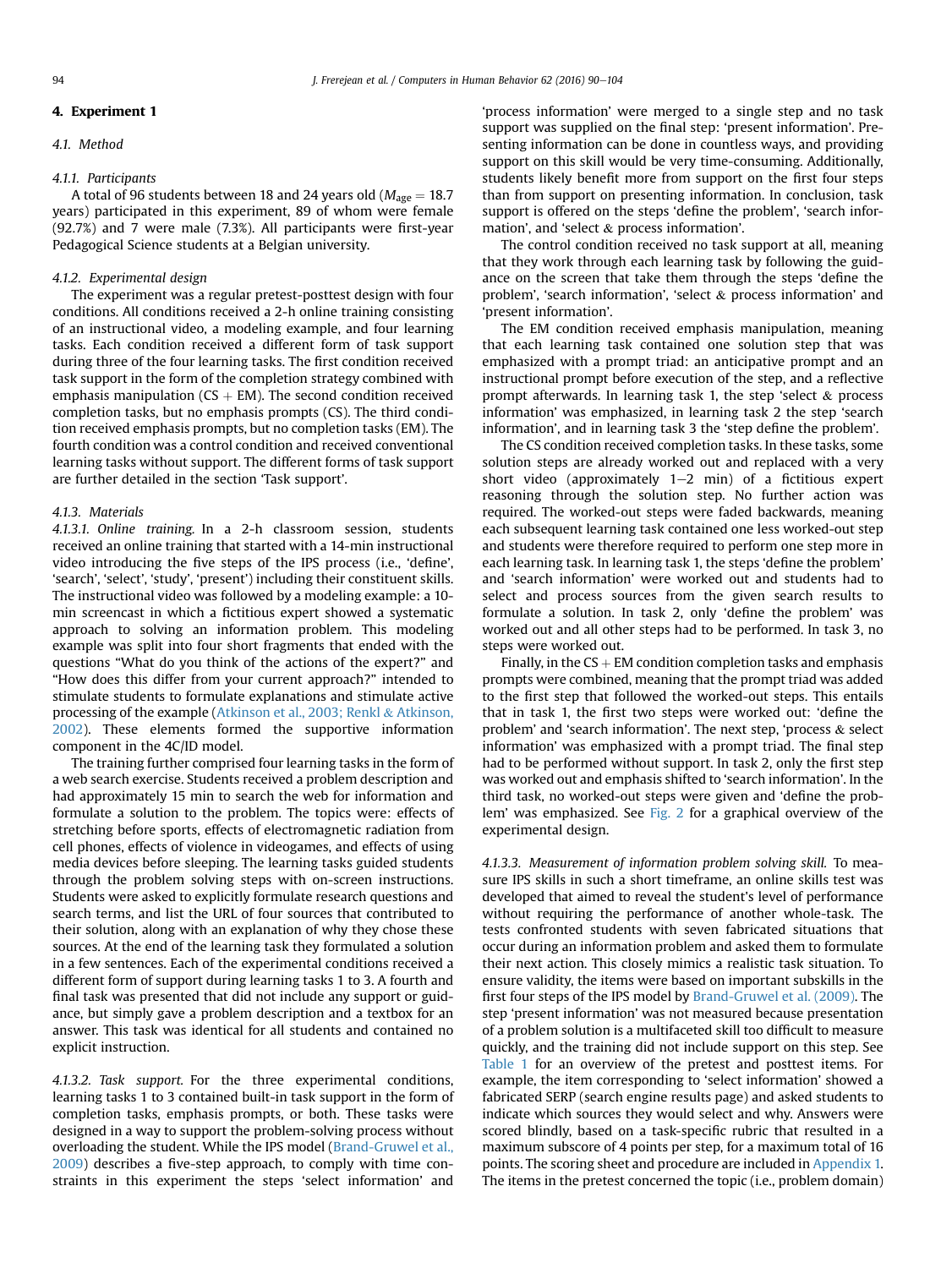*I. Frereiean et al. / Computers in Human Behavior 62 (2016) 90–104*  $95$ 

<span id="page-5-0"></span>

Fig. 2. Overview of the experimental design: four conditions (rows) received four learning tasks (columns) that consist of four steps. Worked-out steps in these tasks are marked with gray, emphasized steps are colored. Steps that are not colored contained no built-in support. (For interpretation of the references to color in this figure legend, the reader is referred to the web version of this article.)

|--|--|

Overview of pretest and posttest.

|    | Item Step              | Subskill                               | Given                                                              | Question                                                                                                                                                                           |
|----|------------------------|----------------------------------------|--------------------------------------------------------------------|------------------------------------------------------------------------------------------------------------------------------------------------------------------------------------|
|    | Define the<br>problem  | Problem<br>orientation                 | A problem description                                              | How would you start this task? What is your first step and why?                                                                                                                    |
|    | Define the<br>problem  | Formulating a<br>question              | A problem description                                              | Which problem statements would you formulate? Why do you choose these?                                                                                                             |
| 3  | Search                 | Generating<br>information search terms | A problem description                                              | Which search query would you type into Google? Formulate two alternative search<br>queries.                                                                                        |
| 4  | Select<br>information  | Evaluating<br>search results           | A fabricated SERP                                                  | Which three websites would you select? Why did you select these websites?                                                                                                          |
| 5. | Process<br>information | Scanning a<br>source                   | so the text is unreadable                                          | A screenshot of a text-rich website, zoomed out What do you do when you visit a text-rich website and want to find out if it contains<br>relevant information? How do you proceed? |
| 6  | Process                | Evaluating<br>information information  | A short text fragment containing an argument<br>given by an expert | Which criteria do you use to determine whether information is useful for your task?<br>What are your conditions for use?                                                           |
|    | Process<br>information | Contrasting<br>information             | Two short, contradicting arguments                                 | How do you deal with contradicting information? How does this affect your<br>solution? Explain.                                                                                    |

of gender-specific education. The posttest items were identical to the pretest items, but on the topic of the malleability of intelligence. A second experimenter rescored 20 randomly chosen participants in order to obtain a measure of inter-rater agreement.

4.1.3.4. Mental effort rating. Integrating and coordinating the skills, knowledge and attitudes that are required to effectively and efficiently solve an information problem is a complex activity that places high demands on the learner's memory system. To bring down this complexity, built-in task support is incorporated in the learning tasks. It can be expected that different types of support impose different amounts of cognitive load on the students. Lacking an objective, direct way to measure cognitive load, experienced mental effort was measured as a proxy. During the learning phase, each learning task ended with a short measurement of experienced mental effort: a 9-point mental effort rating scale ([Paas, 1992](#page-14-0)): How much effort did it take to perform this task? While all students were instructed to spend approximately 15 min on each learning task, working through the extra prompts and worked-out steps may have increased time on task for those students and perhaps put the students under time pressure. Performing the task under high time pressure might cause an increase in experienced mental effort. Therefore, time pressure was explicitly measured with the temporal demand item from the NASA-TLX ([Hart](#page-13-0) & [Staveland, 1998](#page-13-0)): How hurried or rushed was the pace of the task?

## 4.1.4. Data analysis

The scores on the pretest and posttest were analyzed with a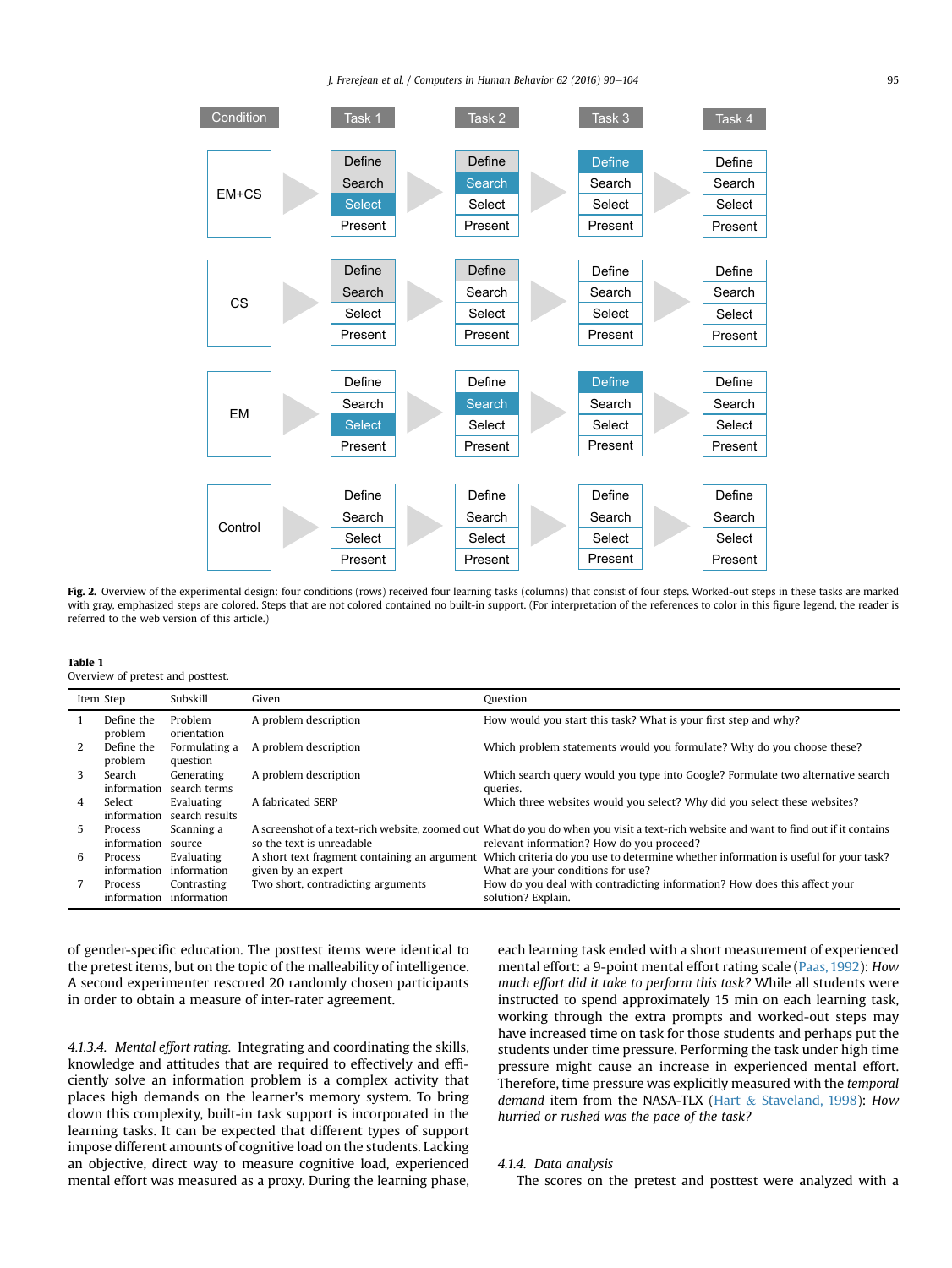repeated measures analysis of variance with type of support  $(CS + EM \text{ vs } CS \text{ vs } EM \text{ vs } Control)$  as a between-subjects variable and time of test (pretest vs posttest) as a within-subjects variable. The same analysis was conducted on the subjective mental effort rating and the time pressure rating but with learning task as a within-subjects variable. In addition, an analysis of variance was conducted on the ratings per learning task to investigate differences in required mental effort between conditions.

## 4.1.5. Procedure

The training was embedded in the students' current curriculum as a practical assignment and offered in four different timeslots. Students were free to choose a timeslot that fit their schedule. During the 2-h training session, students took place at a computer in the university computer room and logged in to the online learning environment. After logging in, students first filled out a short preliminary questionnaire and were automatically randomly assigned to one of four conditions. They were instructed to work individually through the tasks they received on screen and informed that their screen content could differ from that of the other students. The experimenter asked students to spend approximately 15 min on each learning task, comparable to similar tasks used in other research ([Lazonder, Biemans,](#page-13-0) & [Wopereis, 2000;](#page-13-0) [Lazonder, 2000\)](#page-13-0). They then received the following: pretest, instructional video, modeling example, four learning tasks, and posttest. Each learning task concluded with the mental effort and time-pressure ratings. The instructional video and modeling example remained available via a link during the learning tasks. Before the posttest, students filled out a short evaluation and a final mental effort rating for the training as a whole. After the posttest, students signed for informed consent, received course credit and were subsequently dismissed. A debriefing with preliminary results followed 8 weeks later.

#### 4.2. Results

The four randomly generated conditions did not differ significantly on any of the items on the preliminary questionnaire, such as age or prior education. They reported equal amounts of time spent behind a computer per day, and no differences in the use of the computer for information retrieval (either for personal or educational goals), news, social media, chatting, and entertainment. The sample can therefore be considered homogeneous. Some data were scored as missing due to the fact that students answered questions with a dash or a space, and some data were lost due to incidental technical problems. On the posttest, missing values were substituted for their corresponding scores on the pretest as a best $guess -$  and indicating no progress  $-$  under the condition that only one value in that step was missing. If more values were missing, the corresponding subscore was also classified as missing data. Total scores on the posttest were treated the same: if more than one of the four subscores was missing, they were classified as missing value, otherwise the total was calculated over the remaining subscores.

## 4.2.1. Pretest and posttest scores

Inter-rater agreement on the scoring rubric for pre- and posttest was measured with a two-way mixed, absolute, single measure intra-class correlation and amounted to 0.878, indicating a reliable measure. Students scored rather low on the pretest, achieving a mean score of 41.86% ( $SD = 9.86$ ). The scores varied between 18.75% and 62.5%. On the posttest, the mean score improved to 60.55%  $(SD = 11.16)$  with a range from 31.25% to 81.25%. Table 2 shows the mean scores per condition for the pretest and posttest. The repeated measures analysis showed that the between-subjects

### Table 2

Overview of scores (in percentage) per condition.

| Condition | Pretest (SD)  | Posttest (SD) |
|-----------|---------------|---------------|
| <b>EM</b> | 43.75 (11.89) | 63.07 (10.19) |
| <b>CS</b> | 41.25 (9.02)  | 62.25 (11.05) |
| $CS + EM$ | 41.75 (8.79)  | 58.50 (12.48) |
| Control   | 40.89 (10.09) | 58.59 (10.56) |
| Total     | 41.86 (9.86)  | 60.55 (11.16) |
|           |               |               |

factor was not statistically significant:  $F(3, 92) = 0.97$ ,  $p = .410$ . meaning that there was no effect of support and the scores did not depend on the type of support received. Indeed, the mean scores in Table 2 reveal that the four groups show a similar progression. The within-subjects factor did reveal a significant effect:  $F(1, 1)$ 92) = 187.46,  $p = 0.000$ ,  $\eta^2$  partial = 0.671, indicating there was a substantial effect of training on the test scores.

# 4.2.2. Mental effort ratings

The mental effort ratings showed a similar pattern: significant changes over learning tasks, but not between the conditions. The repeated measures analyses revealed no significant betweensubjects effect  $F(3, 90) = 0.64$ ,  $p = 0.593$ , but a significant withinsubjects effect  $F(3, 90) = 9.60$ ,  $p = 0.000$ ,  $\eta^2$ <sub>partial</sub> = 0.100. Contrast analysis further revealed that reported mental effort drops significantly from 5.21 (SD = 2.03) in learning task 3 to 4.36  $(SD = 1.89)$  in learning task 4:  $F(1, 90) = 18.14$ ,  $p = .000$ ,  $\eta^2$ <sub>partial</sub> = 0.174. Univariate ANOVAs per learning task revealed no differences between conditions. [Fig. 3](#page-7-0) shows mean mental effort ratings for each condition and each learning task.

# 4.2.3. Time pressure ratings

Analysis of time pressure showed that although scores were relatively high (all means above 5 on the 7-point scale), there were no within-subjects differences:  $F(3, 89) = 1.01$ ,  $p = 0.391$  or between-subjects differences:  $F(3, 89) = 0.16$ ,  $p = 0.923$ . Therefore, students experienced similar time pressure in all conditions and in all learning tasks. Univariate ANOVAs per learning task confirmed this finding: on all four learning tasks, differences between conditions were not statistically significant. [Fig. 4](#page-7-0) shows time pressure ratings for each condition and each learning task.

## 4.3. Discussion

This experiment was designed to explore whether the acquisition of IPS skills was affected by different forms of task support. However, the results show that all groups show similar increases in skill. These findings do not provide support for the hypotheses that 1) supported students show higher learning outcomes than unsupported students, and 2) two forms of support lead to higher learning outcomes than just one form of support. As a matter of fact, the control group, which merely received conventional tasks without any built-in support, performed just as well as the three groups who received task support. There was a significant increase in scores from pretest to posttest for all conditions, showing that the intervention clearly caused a learning effect. From this finding, it can be concluded that even a short online training, much like the training sessions often offered by schools, can be effective for fostering IPS skills. While the results clearly show a short-term learning effect, it is unclear whether there is potential to achieve a long-term effect. Additionally, the different types of support might have different effects on retention, which only manifest when measured after sufficient delay, or are induced by testing (i.e., a testing effect: [Dirkx, Kester,](#page-13-0) & [Kirschner, 2014](#page-13-0)). No such delayed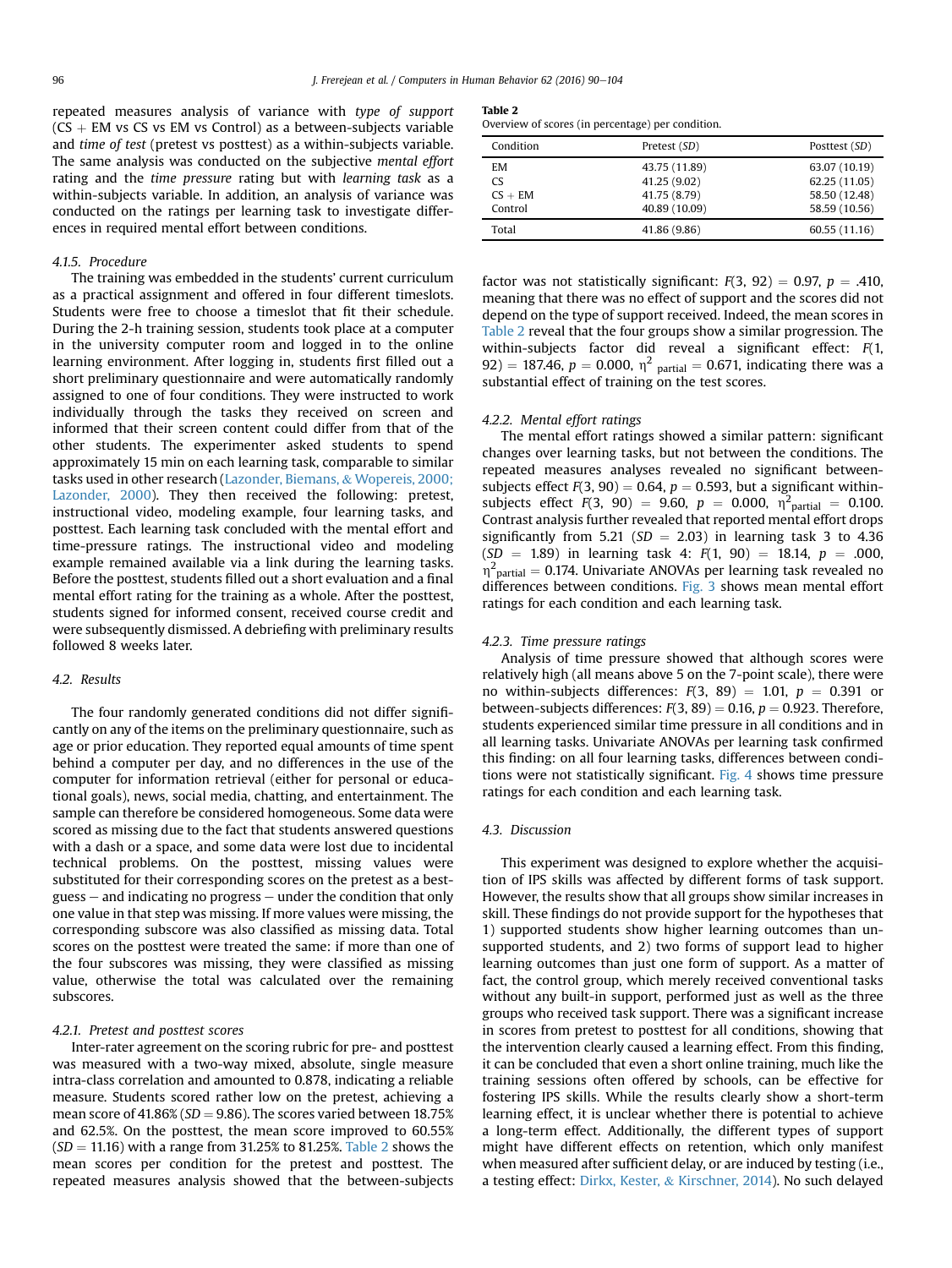<span id="page-7-0"></span>

Fig. 3. Reported mental effort per learning task for all conditions.



Fig. 4. Reported time pressure per learning task for all conditions.

measurement was undertaken in this experiment. It would therefore be interesting to investigate delayed learning effect with a retention test.

In line with these findings, students reported a similar amount

of required mental effort in all conditions. For this category of students and in this particular setting, online learning tasks with or without built-in task support, whether that is completed steps or emphasized aspects, are equally demanding in terms of mental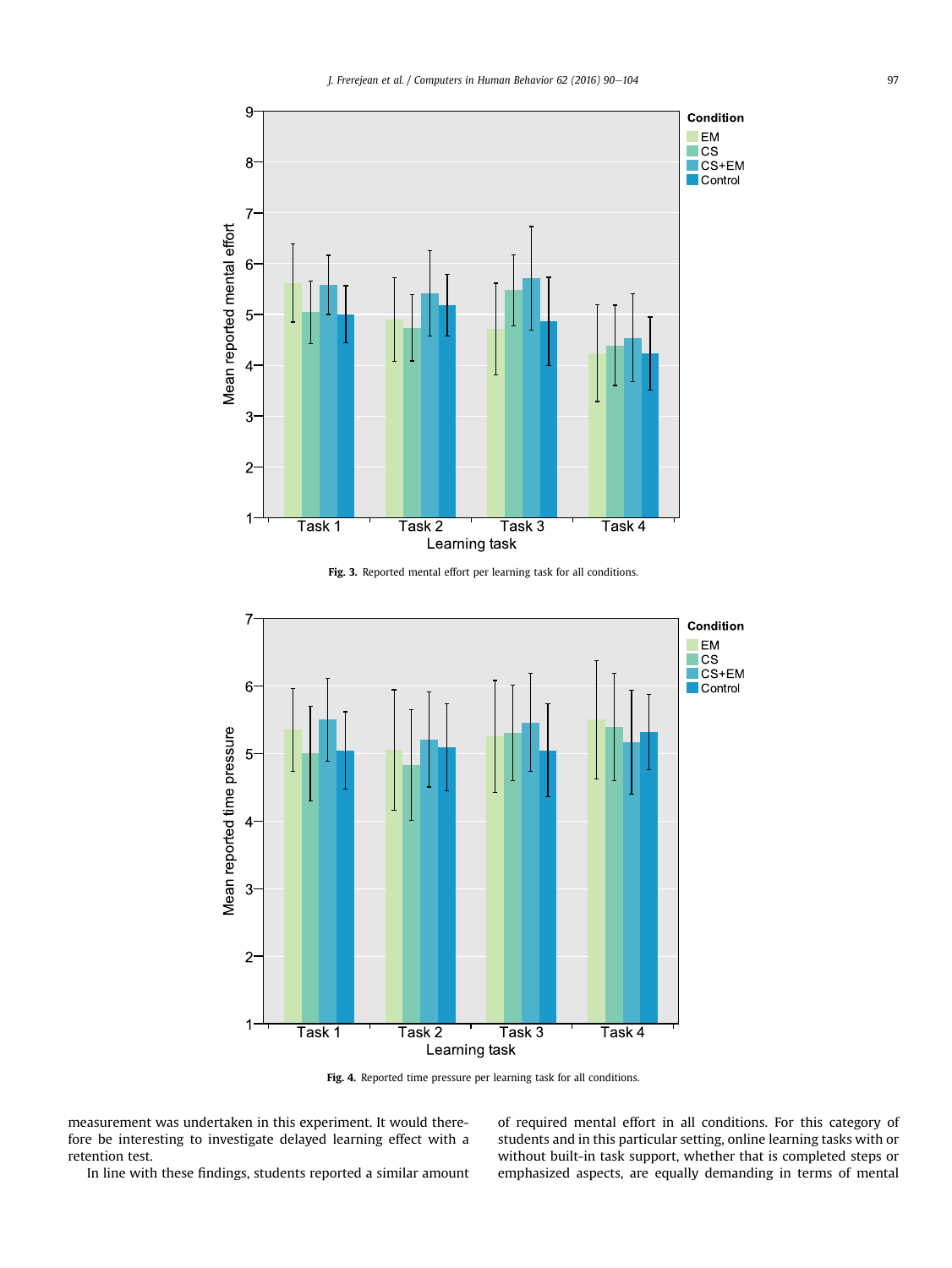effort. From this self-report of mental effort, it is only possible to gauge the total amount of experienced cognitive demand, but not changes in the underlying types of cognitive load. If worked-out steps reduced intrinsic cognitive load but required students to invest additional mental effort to process and self-explain the worked-out steps, it replaced intrinsic with germane cognitive load and there might be no change in the total amount of experienced cognitive load ([Paas, Tuovinen, Tabbers,](#page-14-0) & [van Gerven, 2003\)](#page-14-0). Similarly, if prompting leads to more extraneous cognitive load and less invested energy in learning, germane load is reduced but the total amount of cognitive load remains the same. However, when intrinsic or extraneous load is replaced with germane cognitive load, this hypothetically leads to increased learning [\(Van](#page-14-0) [Merrienboer](#page-14-0)  $&$  [Ayres, 2005\)](#page-14-0). It is unlikely that this has happened, because increased learning would manifest as higher scores on the skills tests, which were not found. From the current data, the only valid conclusion is that the different types of support have no effect on the total amount of experienced cognitive load as measured by reported mental effort.

The high scores on the time pressure item revealed that many students experienced time pressure to finish the experiment. In the short evaluation at the end of the training 43 out of 96 participants made a remark about experienced time pressure. From their comments it became clear that the lack of time affected their concentration and performance during the learning tasks, or answer quality on the posttest. These students reported they took less time to think about and formulate their answers, thereby perhaps leaving out parts of the reasoning and missing points. This makes it likely that the learning outcomes are affected and possibly lowered because of time pressure. Given more time per task, students would perhaps have scored differently.

Inspection of students' solutions on the learning tasks revealed a great variation in answers. However, there was little instruction on presenting a solution incorporated in the training, so it cannot be expected that these outcomes correspond strongly to the level of their searching skills. Performance on the learning tasks was not part of the experimental design, and therefore, students' products were not scored and analyzed. For this reason it is not possible to comment on the students' performance during the learning phase.

# 5. Experiment 2

A second experiment was conducted with the same goal as the first experiment: to investigate differences in learning outcomes due to different types of task support. The same design and conditions were used as in the first experiment, but an additional questionnaire was used and a retention test was added. Some procedures were adapted to reduce time pressure.

# 5.1. Method

## 5.1.1. Participants

A total of 115 students between 18 and 46 years old participated in the replication ( $M_{\text{age}} = 20.7$  years), 82 of which were female (71.3%) and 33 male (28.7%). These were all first-year Psychology students at a Dutch university. Of these 115 students, three had a Belgian nationality (2.6%) and 48 were German (41.7%). The remainder was Dutch.

## 5.1.2. Materials

5.1.2.1. Measurement of information problem solving skill. The same pretest and posttest were used as in Experiment 1, but a retention test was added. This retention test was identical to the existing preand posttests, but handled the topic of health benefits of red wine. Furthermore, a self-report questionnaire was added to the pretest,

#### posttest and retention test.

5.1.2.2. Self-report questionnaire. The self-report questionnaire was based on an existing questionnaire [\(Van Meeuwen, 2008](#page-14-0)) and contained 30 items to measure students' systematic approach and evaluation behavior; for example: "I check whether a page is up-todate before I use its information". Students responded to these items by selecting 'Never', 'Sometimes', 'Often', or 'Always'. The questionnaire included an 'I don't know' option to reduce guessing.

## 5.1.3. Data analysis

The pretest, posttest, and retention test were scored as in Experiment 1 and subjected to a repeated measures analysis of variance with type of support ( $CS + EM$  vs CS vs EM vs control) as a between-subjects variable and time of test (pretest vs posttest vs retention test) as a within-subjects variable. Mental effort and time pressure ratings were analyzed with a repeated measures analysis of variance with learning task as a within-subjects variable. In addition, a univariate analysis of variance was conducted on the mental effort and time pressure items per learning task to investigate differences in required mental effort between conditions.

For the self-report scale, a principle component analysis with oblimin rotation was conducted on the 30-item scale in a larger sample size ( $n = 250$ ) to extract underlying clusters and form scales. A mean value was calculated for each cluster by averaging the scores on the corresponding items. The 'I don't know' answer was treated as a missing value, and averages were only calculated if there was no more than one missing value. Scores were analyzed with a repeated measures analysis of variance.

## 5.1.4. Procedure

As in Experiment 1, the training was embedded in the students' current curriculum as a practical assignment. Participation was voluntary, but strongly stimulated by granting research participation credit and informing students that the content of the training corresponded strongly to one of the course tasks about problem solving. The session was offered in eight different timeslots. Again, students were free to choose a timeslot that fit their schedule. Unlike in Experiment 1, the pretest was now administered in advance and was filled out at home, 1 week before the training. The retention test was also filled out at home, 1 week after the training. The length of the training session remained 2 h, which allowed students to spend approximately 20 min on each learning task; compared to 15 min in Experiment 1. Further procedures were identical to those in Experiment 1. After finishing the final evaluation, students signed a form to obtain research participation credit and were reminded to fill out the retention test after 1 week. They were then dismissed. A debriefing followed in a lecture 2 weeks after the retention test.

# 5.2. Results

As in Experiment 1, analysis of the answers on the preliminary questionnaire revealed a homogeneous group in terms of age and prior education. No notable differences arose in computer usage patterns or time spent behind the computer per day. Again, some data was missing, which was handled in the same way as in Experiment 1.

#### 5.2.1. Pretest, posttest, and retention test

The scores on the pretest ranged between 12.5% and 62.5% with a mean of 35.14% ( $SD = 11.18$ ). For the posttest, scores ranged between 37.5% and 83.33% with a mean score of 61.58% (SD = 11.15). On the retention test the mean score was  $60.6\%$  (SD = 13.73) with a minimum score of 25% and a maximum score of 87.5%. [Table 3](#page-9-0)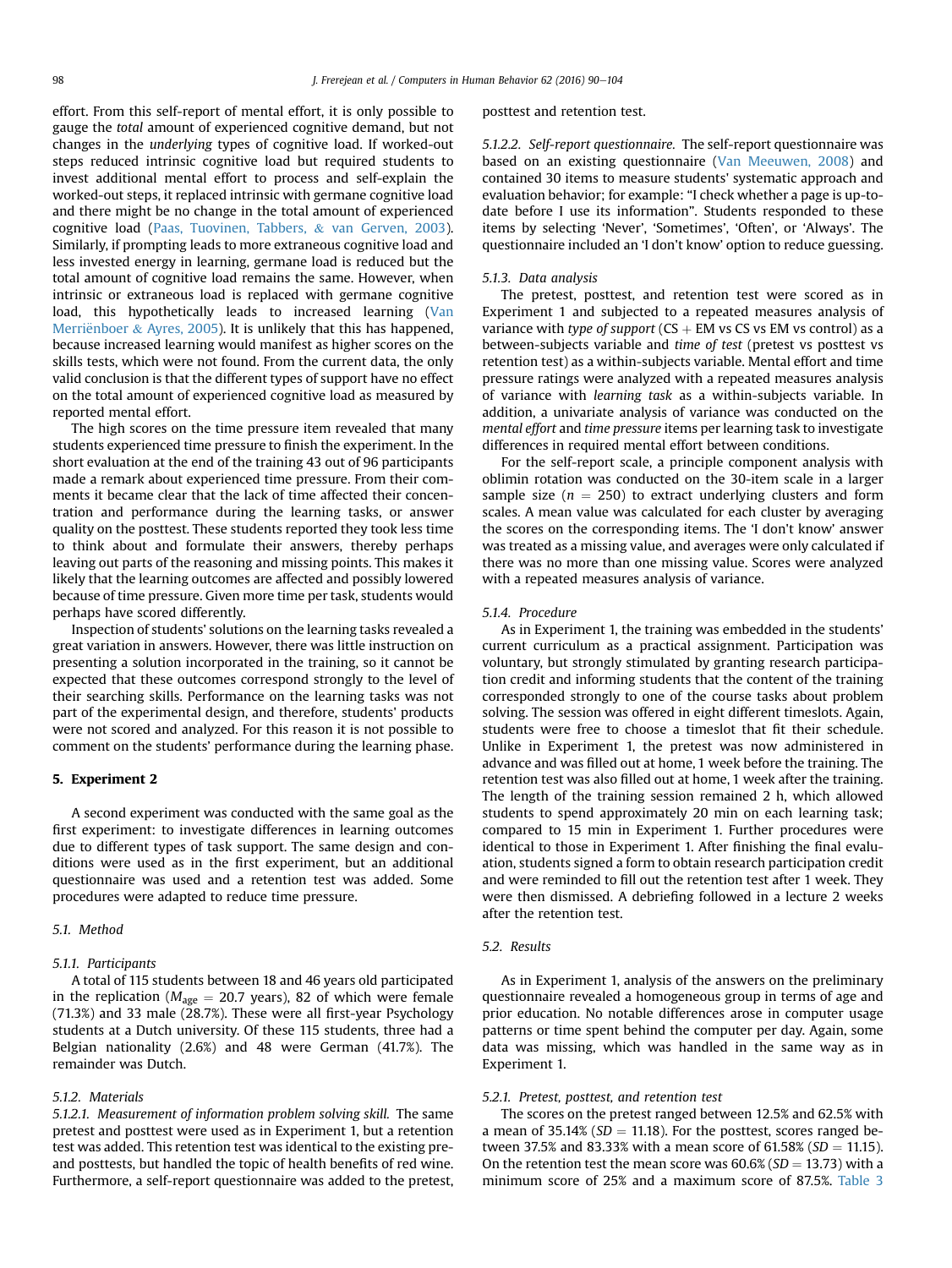### <span id="page-9-0"></span>Table 3

Means and standard deviations of scores on the skills test (in percentages), systematic approach ratings (0-3), and evaluation behavior ratings (0-3) per condition on the pretest, posttest, and retention test.

| Condition |            | Pretest       | Posttest      | Retention test |
|-----------|------------|---------------|---------------|----------------|
| <b>EM</b> | Score      | 34.72 (11.93) | 58.33 (11.88) | 58.80 (12.41)  |
|           | Systematic | 1.22(0.36)    | 1.28(0.38)    | 1.39(0.43)     |
|           | Evaluation | 1.57(0.42)    | 1.76(0.33)    | 1.89(0.44)     |
| CS.       | Score      | 34.25 (8.86)  | 63.58 (9.14)  | 60.50 (14.96)  |
|           | Systematic | 1.08(0.41)    | 1.22(0.43)    | 1.32(0.45)     |
|           | Evaluation | 1.53(0.47)    | 1.78(0.57)    | 1.94(0.42)     |
| $CS + EM$ | Score      | 36.22 (12.63) | 63.06 (12.20) | 64.90 (13.93)  |
|           | Systematic | 1.20(0.44)    | 1.41(0.41)    | 1.32(0.40)     |
|           | Evaluation | 1.74(0.50)    | 1.87(0.47)    | 1.93(0.46)     |
| Control   | Score      | 35.27 (12.41) | 61.09 (10.79) | 57.14 (14.00)  |
|           | Systematic | 1.24(0.43)    | 1.34(0.39)    | 1.33(0.49)     |
|           | Evaluation | 1.52(0.47)    | 1.95(0.35)    | 1.92(0.42)     |
| Total     | Score      | 35.14 (11.18) | 61.58 (11.15) | 60.60 (13.73)  |
|           | Systematic | 1.19(0.39)    | 1.32(0.39)    | 1.34(0.42)     |
|           | Evaluation | 1.57(0.48)    | 1.83(0.46)    | 1.93(0.42)     |

shows the mean scores per condition for the three tests. The results resemble those of the first experiment and show an increase in scores after training, but little difference between the conditions. The repeated measures analysis confirms that there was no significant difference between the groups:  $F(3, 102) = 1.09$ ,  $p = 0.358$ but a significant difference on the within-subjects factor: F(2,  $102$ ) = 236.40, p < 0.001,  $\eta^2$ <sub>partial</sub> = 0.699. This confirms that there was a substantial effect of training on the test scores. A planned contrast revealed that the increase in scores from pretest to posttest was statistically significant:  $F(1, 102) = 383.03$ ,  $p < 0.001$ ,  $\eta^2$ <sub>partial</sub> = 0.790, but the scores did not change significantly on the retention test:  $F(1, 102) = 0.72$ ,  $p = 0.400$ . There were no significant interaction effects.

## 5.2.2. Self-report questionnaire

The Kaiser-Meyer-Olkin measure and sphericity measure indicated adequate sampling and sufficient correlations between items: KMO = 0.789,  $\chi^2$  (435) = 1544.54, p = 0.000. An initial analysis of eigenvalues and interpretation of the scree plot justified retaining two components for the final analysis. Table 4 shows the factor loadings and correlations after rotation. These loadings create two clusters that can be labeled as systematic approach and source evaluation behavior. Six items were discarded: four with both loadings below 0.32 and two with equal factor loadings on both components ([Tabachnick](#page-14-0) & [Fidell, 2007\)](#page-14-0). The scales yielded reliability scores of  $\alpha = 0.85$  and  $\alpha = 0.62$  respectively. See Table 3 for an overview of means and standard deviations for both variables.

For the systematic approach data, Mauchly's test revealed that the assumption of sphericity had been violated,  $\chi^2(2) = 21.19$ ,  $p = .000$ . Therefore, the Huynh-Feldt correction was applied to the degrees of freedom. The test showed a significant increase in scores:  $F(1.74, 99) = 13.58, p = 0.000, but a small effect:$  $\eta^2$ <sub>partial</sub> = 0.125. Subsequent contrast analysis showed that scores increased significantly from pretest to posttest:  $F(1, 99) = 16.78$ ,  $p = 0.000$ ,  $\eta^2$ <sub>partial</sub> = 0.150, but did not change significantly on the retention test. There were no significant differences between conditions:  $F(3, 99) = 0.40$ ,  $p = 0.756$ . For the evaluation behavior data, the Huynh-Feldt adjustment was necessary as well:  $\chi^2(2) = 8.40$ ,  $p = .015$ . Results show a significant within-subjects effect  $F(1.93, 1.01)$ 94) = 32.98,  $p = 0.000$ ,  $\eta^2$ <sub>partial</sub> = 0.268, but no significant betweensubjects effect:  $F(3, 94) = 0.44$ ,  $p = 0.726$ . Contrast analysis shows a strong increase in scores from pretest to posttest:  $F(1, 94) = 38.79$ ,  $p = 0.000$ ,  $\eta^2$ <sub>partial</sub> = 0.301, and another small increase on the posttest. The latter just fails to reach significance:  $F(1, 94) = 3.90$ ,  $p = 0.051$ ,  $\eta^2$ <sub>partial</sub> = 0.024.

# 5.2.3. Mental effort ratings

The experienced mental effort during learning tasks shows a significant within-subjects effect:  $F(3, 88) = 8.31$ ,  $p = 0.000$ ,  $\eta^2$ <sub>partial</sub> = 0.090, indicating that scores change significantly over time. However, a significant interaction effect reveals that the effect depends on the type of support the student received: F(9, 88) = 2.74,  $p = 0.005$ ,  $\eta^2$ <sub>partial</sub> = 0.089. Separate repeated measures ANOVAs for each condition showed significant effects only in the

### Table 4

Exploratory factor analysis results for the IPS self-report: factor loadings (correlations).

|                                                                                                | Systematic approach | Evaluation behavior |
|------------------------------------------------------------------------------------------------|---------------------|---------------------|
| I work according to a predetermined plan when searching, selecting, and processing information | 0.75(0.72)          | $-0.12(0.09)$       |
| I make an overview (a list or table) of the needed information                                 | 0.72(0.68)          | $-0.17(0.03)$       |
| I plan where I am going to search for which information                                        | 0.67(0.61)          | $-0.23(-0.05)$      |
| I make a list of steps to follow                                                               | 0.67(0.62)          | $-0.19(-0.00)$      |
| I mostly work intuitively and do not use a predetermined plan <sup>a</sup>                     | 0.66(0.65)          | $-0.03(0.16)$       |
| I make an overview of possible keywords                                                        | 0.61(0.58)          | $-0.12(0.05)$       |
| I just search for information without thinking about it too much <sup>a</sup>                  | 0.58(0.57)          | $-0.05(0.11)$       |
| I make a time schedule for performing the task                                                 | 0.57(0.56)          | $-0.06(0.10)$       |
| I systematically keep track of the keywords I have used                                        | 0.51(0.52)          | 0.04(0.18)          |
| I regularly check whether I am searching correctly                                             | 0.46(0.49)          | 0.12(0.25)          |
| While searching, I try to keep an overview of the search process                               | 0.45(0.47)          | 0.08(0.21)          |
| I deliberately check what I do not know yet in relation to the task                            | 0.43(0.50)          | 0.24(0.26)          |
| I present the information in an organized and ordered fashion                                  | 0.42(0.47)          | 0.16(0.28)          |
| After visiting a site, I check which information is still needed                               | 0.41(0.43)          | 0.06(0.17)          |
| At the end, I check again whether I have all the information                                   | 0.39(0.45)          | 0.24(0.35)          |
| I mostly work on and see how far I get <sup>a</sup>                                            | 0.36(0.45)          | 0.31(0.41)          |
| I make sure that I organize all relevant information well                                      | 0.35(0.42)          | 0.26(0.36)          |
| I keep the desired end product in mind                                                         | 0.33(0.40)          | 0.25(0.34)          |
| By looking at the URL (Uniform Resource Locator) I can see if a site is reliable               | $-0.23$ ( $-0.06$ ) | 0.63(0.56)          |
| To decide which site to open, I look at the URL (Uniform Resource Locator)                     | $-0.13(0.04)$       | 0.62(0.58)          |
| I check whether the site is up-to-date before I use the information                            | 0.01(0.17)          | 0.55(0.56)          |
| I check whether information I have found overlaps with previously found information            | $-0.05(0.10)$       | 0.52(0.51)          |
| Before I open a site, I check its reliability                                                  | 0.11(0.24)          | 0.49(0.52)          |
| I check whether information I have found contradicts previously found information              | 0.09(0.22)          | 0.47(0.50)          |

Note. Bold values indicate the item is included in the corresponding scale. Reverse-coded item.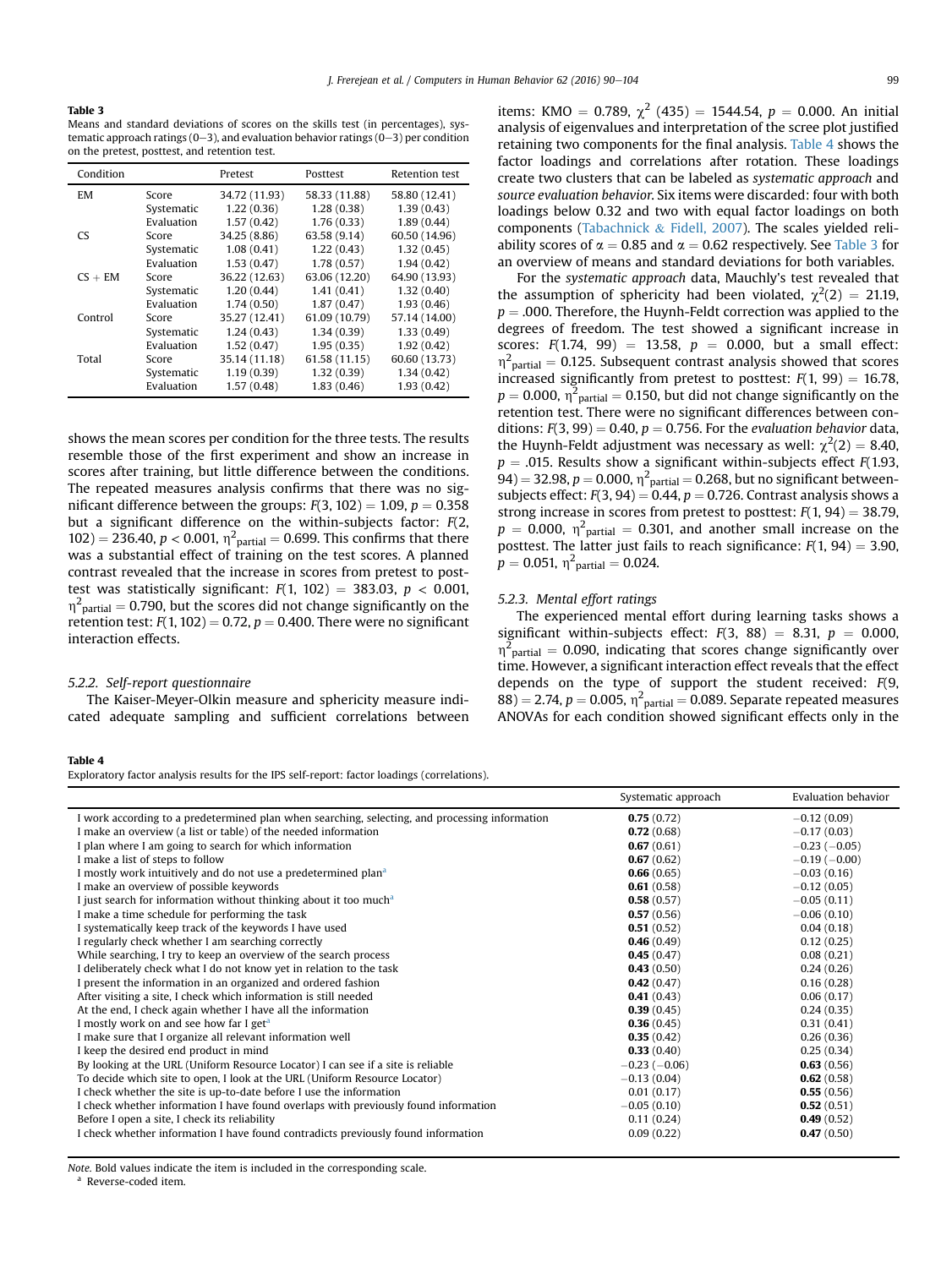EM condition:  $F(3, 18) = 0.5.50$ ,  $p = 0.002$ ,  $\eta^2_{\text{partial}} = 0.244$ , and in the CS condition:  $F(3, 23) = 7.76$ ,  $p = 0.000$ ,  $\eta^2$ <sub>partial</sub> = 0.261. Subsequent contrast analysis indicated that the mental effort ratings in these groups only changed significantly on the fourth learning task. In the EM condition, scores dropped from  $4.72$  (SD = 2.16) on task 3 to 3.17 (SD = 2.01) on task 4:  $F(1, 18) = 7.84$ ,  $p = 0.012$ ,  $\eta^2$ <sub>partial</sub> = 0.316. In the CS condition, scores dropped from 4.74  $(SD = 2.34)$  to 2.83  $(SD = 1.64)$ :  $F(1, 23) = 12.88$ ,  $p = .002$ ,  $\eta^2$ <sub>partial</sub> = 0.369. Fig. 5 shows mental effort ratings for each condition and each learning task.

## 5.2.4. Time pressure ratings

Analysis of time pressure ratings revealed no significant changes over time and no differences between conditions. Separate univariate ANOVAs for each learning task showed that the average amount of time pressure on each learning task was the same in each group. [Fig. 6](#page-11-0) shows time pressure ratings for each condition and each learning task.

## 5.3. Discussion

The second experiment replicated the first with some improvements. First, it measured additional variables with a selfreport questionnaire to achieve a more complete impression of the students' skill level. Second, it set out to reduce the experienced time pressure by administering the pretest before the training session. And finally, it included a retention test to measure IPS skill one week after training. With these improvements, the findings display a similar pattern as in the first experiment. The significant increase in scores from pretest to posttest leads to the conclusion that the intervention was effective for fostering IPS skills. However, the results do not back the claim that the type of support has an effect on the learning outcomes. None of the groups that received support, whether completion strategy, emphasis manipulation, or both, outperformed the control group.

This was also true for scores the self-report questionnaires. For systematic approach, students scored around 1.19 on the pretest, a value closer to 'Sometimes' than to 'Often', indicating that students are aware that they do not work very systematically when solving information problems. This score showed a small increase to an average of 1.32 on the posttest. While statistically significant, the effect of the training is small, and type of support again showed no effect. For evaluation behavior, a similar pattern emerges, but with larger effects. Average scores increase from 1.59 before training to 1.84 after the training, showing a large effect size. From these results it can concluded that the training significantly improved students' scores on self-reported systematic approach and source evaluation behavior, but again, there were no significant differences between the conditions. This corroborates previous research that shows evaluation skills can be trained in classroom settings ([Britt](#page-13-0) & [Aglinskas, 2002; Walraven et al., 2010](#page-13-0)).

In general, scores on the retention test results show a similar picture for all measured variables. While they increase from pretest to posttest, they do not change much one week later. All the differences between posttest scores and retention test scores are statistically insignificant and show small effect sizes. However, some conditions show a small increase in scores after a week, while others show a decrease in scores. It would be interesting to see if this difference develops into a significant effect over a longer period of time. From these findings, it can be concluded that the learning effect caused by this intervention is sufficiently robust to last one week.

Compared to Experiment 1, the mean reported mental effort and time pressure is generally lower. This is an expected finding as students in Experiment 2 were given more time to perform the learning tasks. On the fourth learning task - a conventional problem without support or guidance - the CS and the EM conditions reported significantly less mental effort than the  $CS + EM$  and control conditions. This might be a hint that these students have become more efficient in their problem solving and require less mental



Fig. 5. Reported mental effort per learning task for all conditions.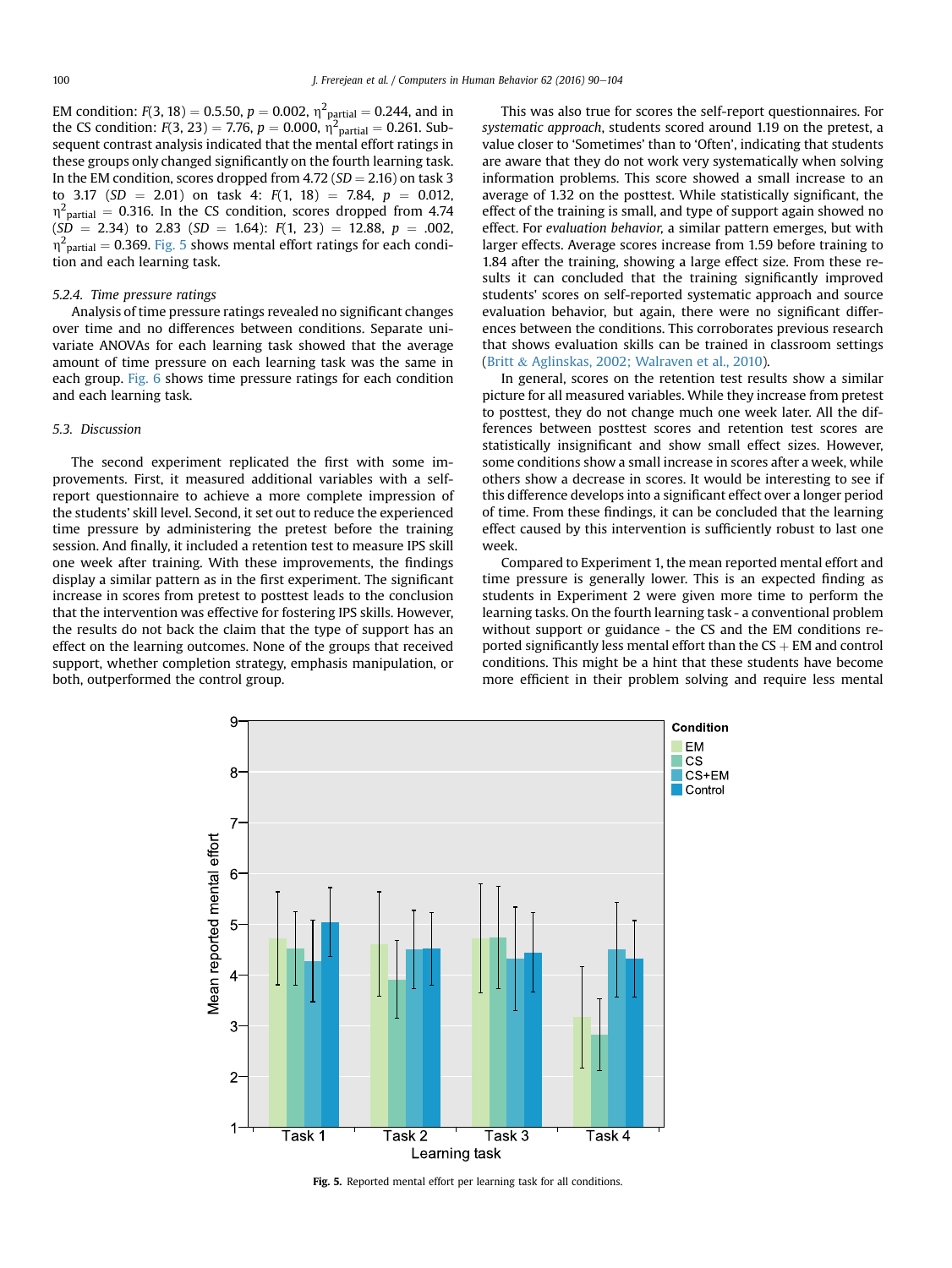<span id="page-11-0"></span>

Fig. 6. Reported time pressure per learning task for all conditions.

effort to reach the solution. However, without performance data on the learning task, this is impossible to determine ([Hoffman](#page-13-0)  $\&$ [Schraw, 2010](#page-13-0)). The subsequent posttest did not show any differences in performance between the conditions.

In short, Experiment 2 yielded no support for the hypothesis that supported students show higher learning outcomes than students who receive no support. Mean scores in all conditions did not differ significantly. While the EM and CS conditions reported less mental effort on a conventional learning task at the end of training, it is difficult to draw any solid conclusions from this finding.

## 6. General discussion

The experiments reported on here investigated the hypothesis that students who receive task support while acquiring IPS skills, either in the form of completion tasks or emphasis prompts, show better learning outcomes than students who do not receive task support. The findings do not support this claim. Students who receive no task support performed just as well as those who did. While Experiment 1 suffered from some methodological issues, a revised version of the experiment confirms the pattern of results and provides more confidence in this conclusion.

These findings have some implications for the domain of information problem solving. The current experiment once again confirms that IPS skills are underdeveloped, even in universitylevel students. Pretest scores are low in both experiments. In fact, the slightly younger group of students in the first experiment scored higher on the pretest than their counterparts in the second experiment. This difference shows a discrepancy in prior knowledge between both samples. While the exact cause of this is unclear, these differences likely originate from prior experience, practice, or instructions concerning IPS skills, such as a library training. However, the most important conclusion to draw from these findings is that this generation of first-year university students do not show very well-developed IPS skills. The scores, which lie well in the lower half of the range, can only refute claims that students are 'digital natives', a new generation technologically skilled students in need of adapted education. These findings agree with research challenging the existence of the digital native ([Bennett, Maton,](#page-13-0) & [Kervin, 2008; Kirschner](#page-13-0) & van Merriënboer, [2013; Smith, 2012](#page-13-0)) and underline our claim that IPS instruction in schools is a necessity.

The good news is that the current experiments show that a short online intervention can increase IPS skills. The online training session was successful, as shown by the significant increase in scores between pretest and posttest. After the training, students from both experiments scored slightly over 60% on average, which leads to two conclusions. First, a 2-h online training including an instructional video, a modeling example, and four short wholetasks can increase students' IPS skills. As shown by retention test scores, this increase is maintained for at least a week. Second, effect sizes are not very large, and a 60% average score after training indicates that there is still much room to grow. However, the encouraging result of this short training indicates that a scaled-up version with more content, more task classes containing tasks of increasing complexity, offered over a longer period of time and embedded in a multitude of contexts, might prove very effective.

The findings of these experiments also lead to implications for the field of instructional design. Concerning the effect of built-in task support, the hypothesis that task support would lead to better performance was not confirmed: students who received no support showed performance equal to that of supported students. There are two possible explanations for this. First, it might be the case that both forms of support were ineffective for different reasons. Previous research has shown that completion tasks can lead to an expertise reversal effect in situations where learners have high prior knowledge [\(Kalyuga et al., 2003](#page-13-0)). However, this effect is less likely to occur in less structured domains ([Nievelstein, van Gog,](#page-13-0) [van Dijck,](#page-13-0) & [Boshuizen, 2013](#page-13-0)), which, in combination with the low pretest scores, makes it unlikely that an expertise reversal effect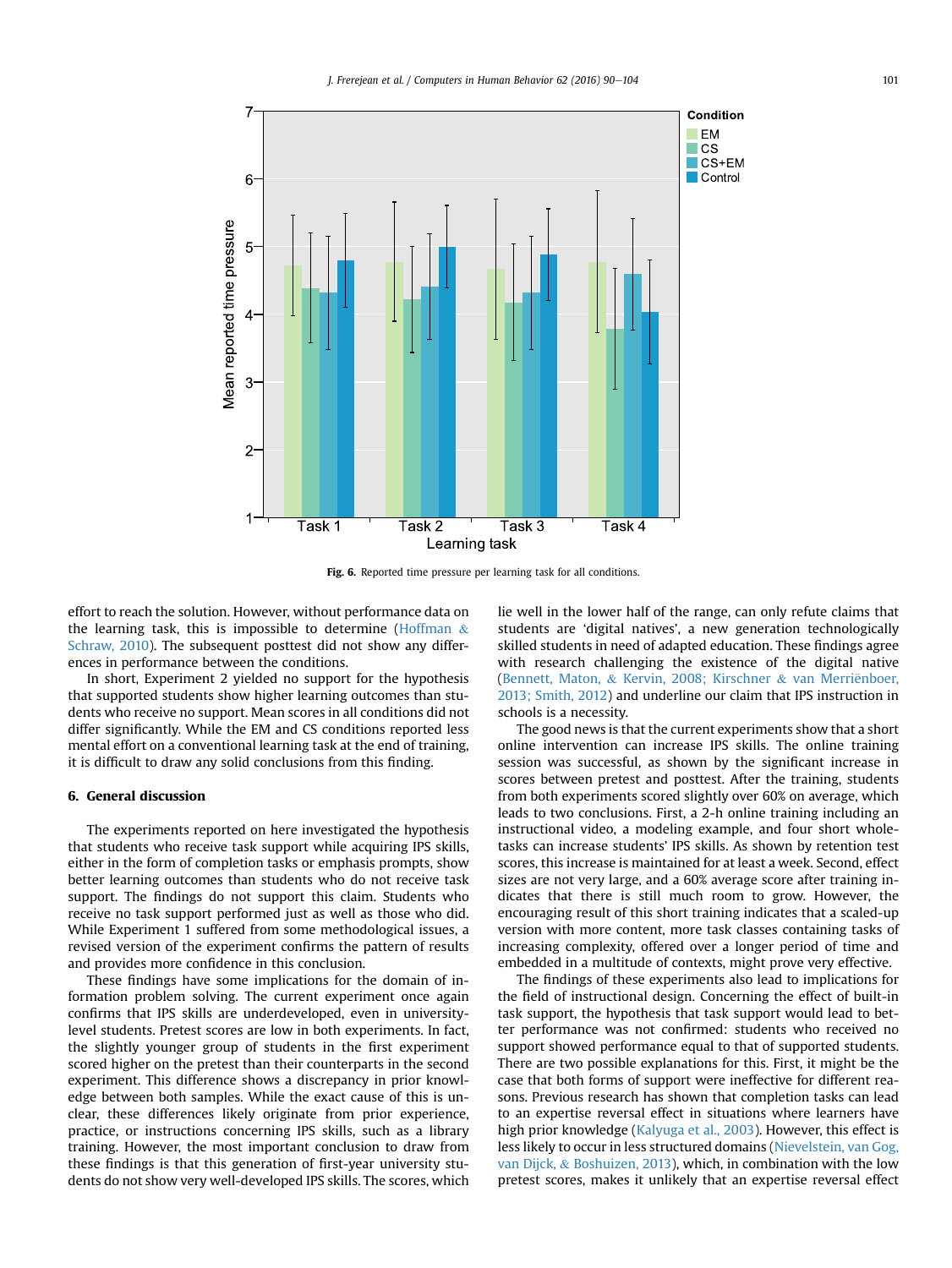<span id="page-12-0"></span>occurred. The other method of support, prompting, can be ineffective when prompts are not used as intended, in which case they show reduced effects on learning outcomes and reported mental effort [\(Bannert](#page-13-0) & [Reimann, 2011\)](#page-13-0). Although answers to the prompts were generally short (i.e., approximately one sentence), they indicated that the prompts were used as anticipated. These findings lead to the conclusion that the task support methods were implemented correctly.

The second explanation suggests that a maximum learning effect for this setting was achieved. It could be the case that the learning effect in this experiment can be attributed to the viewing of the instructional video in combination with the modeling example and self-explanation prompts. Modeling examples are very powerful learning tools when employed correctly ([Bjerrum,](#page-13-0) [Hilberg, van Gog, Charles,](#page-13-0) & [Eika, 2013; Hoogerheide, Loyens,](#page-13-0) & [van Gog, 2014\)](#page-13-0). Perhaps, after viewing both videos, students were sufficiently equipped to complete the learning tasks, and had no need of support. It follows then that the built-in support in those learning tasks had little value. A video-based modeling example is intuitively a very suitable method of instruction for teaching these skills, as most of the IPS process happens on-screen. An expert can easily record a screencast while working and reasoning through a problem and offer this as an example to students. The effects of using a modeling example for teaching IPS skills presents an interesting venue for future research.

In the context of this short online training, task support did not lead to higher learning outcomes. However, [Rosman et al. \(2016\)](#page-14-0) show that working memory capacity moderates the acquisition of IPS skills. In a holistic approach to learning IPS, task support, such as completion tasks or prompts for emphasis, is essential to avoid overloading the learner during complex task performance. However, in situations where the learner's skill level is sufficient or the tasks are less complex, it might have no beneficial effects. Therefore, the results of these experiments should not convince instructional designers that task support does not matter. Instead, it should stimulate them to seek closer alignment of the learner's skill level, task complexity, and built-in task support.When designing instruction for IPS on a larger scale and over a longer period of time with increasing levels of complexity, managing the cognitive load imposed on the learner remains a crucial aspect of instructional design.

Several limitations of these experiments should be regarded when interpreting and generalizing these conclusions. The IPS training was offered in a single 2-h session with learning tasks of the same type and complexity. In educational practice, students are confronted with a great variety of tasks. The current intervention did not include different task types (c.f. [Gerjets](#page-13-0) & [Hellenthal-](#page-13-0)[Schorr, 2008\)](#page-13-0), which makes it less likely that far transfer occurred. To achieve far transfer, students would benefit from more learning tasks: more practice with varying task demands and task complexity, yet without added time pressure. An embedded approach, where instructional designers combine IPS instruction with domain-specific instruction in an extensive curriculum, ap-pears appropriate for this task (Argelagós & [Pifarr](#page-13-0)é[, 2012;](#page-13-0) [Wopereis, Brand-Gruwel,](#page-13-0) & [Vermetten, 2008\)](#page-13-0).

The current intervention focused on learning in an online environment without involvement of a teacher and without feedback on the learning tasks. Considering the multitude of factors that can increase task complexity and cognitive demand, personalized feedback on performance would be beneficial for students, as this allows them to learn from their mistakes. Research has shown a positive effect of feedback on development of metacognitive skills in online learning environments ([Van den Boom, Paas, van](#page-14-0) [Merrienboer,](#page-14-0) & [van Gog, 2004](#page-14-0)) and therefore presents another interesting direction for future research. For example, interventions could be improved with the addition of a cognitive feedback element in which teachers provide students with adapted feedback on their performance ([Timmers et al., 2015; Wopereis et al., 2015\)](#page-14-0).

To conclude, this experiment makes clear that first-year university students are not as information literate as many assume, and that their IPS skills need to be trained. The 2-h online intervention in this experiment shows a promising learning effect. While it was expected that different types of task support would vary in their effect on the learning outcomes, this proved not to be the case. The authors hypothesize that a powerful modeling example is most likely responsible for a large proportion of the learning effect and increased students' skill level, thereby reducing the value of the task support in the subsequent learning tasks. A follow-up study will investigate whether modeling examples are indeed a powerful learning tool for IPS.

# Appendix 1. Scoring rubric for information problem solving assessment

| Question 1: What is your first step and why?                        |  |  |  |
|---------------------------------------------------------------------|--|--|--|
|                                                                     |  |  |  |
|                                                                     |  |  |  |
|                                                                     |  |  |  |
|                                                                     |  |  |  |
|                                                                     |  |  |  |
| for statements concerning task demands: determining information     |  |  |  |
|                                                                     |  |  |  |
|                                                                     |  |  |  |
| for statements that reflect that the student starts searching right |  |  |  |

| Question 2: Which problem statements would you formulate? |                                                         |  |  |
|-----------------------------------------------------------|---------------------------------------------------------|--|--|
| Maximum points: 2                                         |                                                         |  |  |
| 0 points                                                  | for statements that are irrelevant for the task         |  |  |
| 1 point                                                   | for statements that are relevant, but incomplete or     |  |  |
|                                                           | formulated vaguely                                      |  |  |
| 2 points                                                  | for statements that contain all three relevant concepts |  |  |
|                                                           | (comparable to "What is the influence of X on Y?")      |  |  |
|                                                           |                                                         |  |  |

|                                                                                | Question 3: Which search query would you type into Google? |  |
|--------------------------------------------------------------------------------|------------------------------------------------------------|--|
| Maximum points: 4                                                              |                                                            |  |
| Award a point for each relevant search term or synonym thereof. If the student |                                                            |  |
| shows a systematic search pattern, award an additional point.                  |                                                            |  |
| Pretest                                                                        | gender-specific education, influence, school performance   |  |
| Posttest                                                                       | intelligence, change, age                                  |  |
| Retention test                                                                 | red wine, health, influence                                |  |
|                                                                                |                                                            |  |

| Question 4: Which three websites would you select? Why? |  |
|---------------------------------------------------------|--|
|---------------------------------------------------------|--|

Maximum points: 4

- Pretest sources #3, #4, and #7 yield 2 points, sources #6 and #8 yield 1 point.
- Posttest sources #4, #5, and #6 yield 2 points, sources #3 and #8 yield 1 point.
- Retention test sources #3, #6, and #8 yield 2 points, sources #4 and #5 yield 1 point.
- If the sum of these points is 5 or 6, award 2 points for this question.
- If the sum of these points is 2, 3, or 4, award 1 point for this question.

If the sum of these points is lower than 2, award no points for this question. Award an additional point, but no more than 2 points, for all selection criteria that are mentioned in the comment that do not refer to "relevance". For

example: reliability, author, publication date, reputation, etc.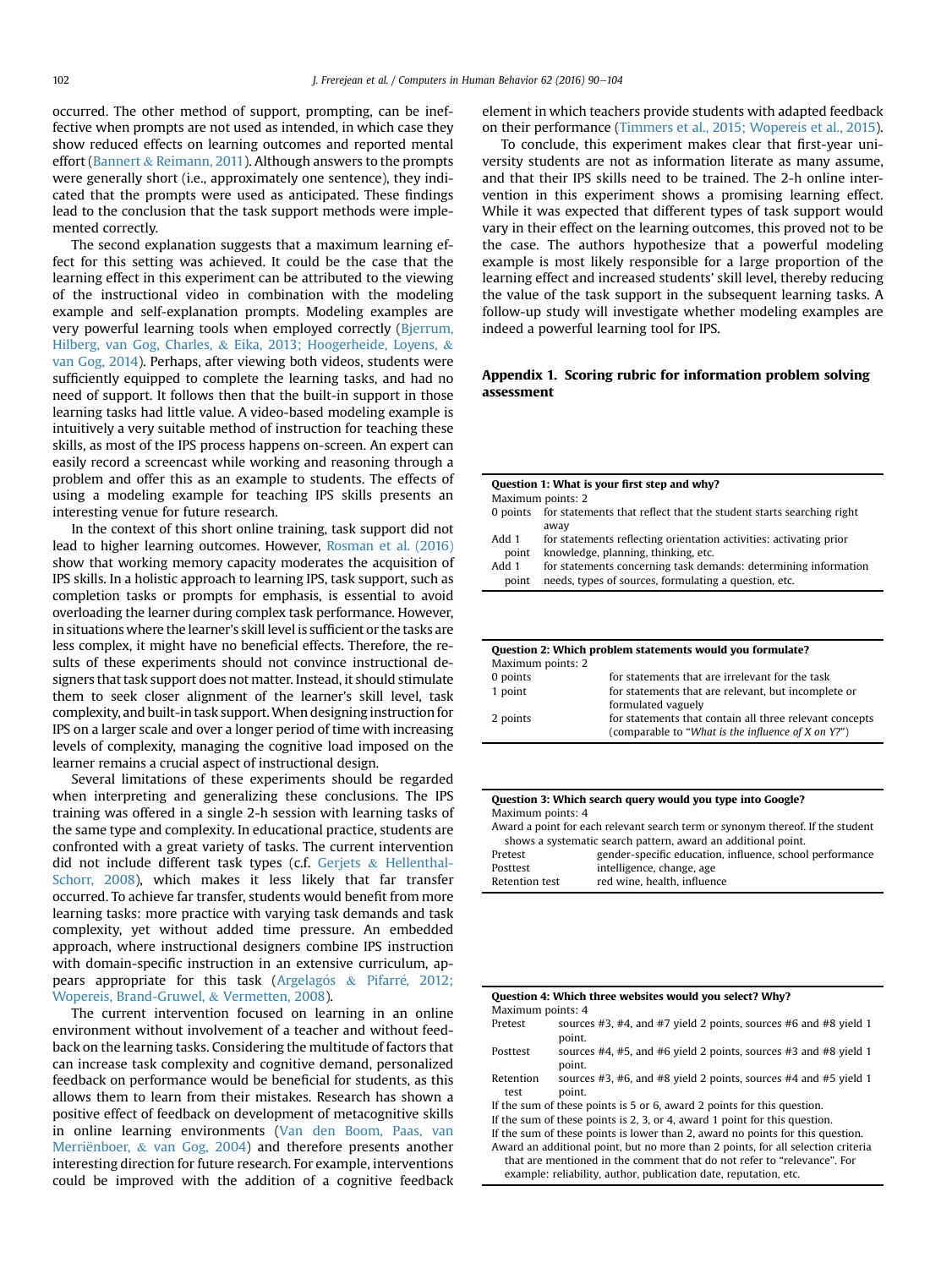# <span id="page-13-0"></span>Question 5: What do you do when you visit a text-rich website and want to find out if it contains relevant information?

Maximum points: 1

- 1 point
- for mentioning a scanning strategy, such as reading headlines only or using the search function  $(Ctrl + F)$

## Question 6: Which criteria do you use to determine whether information is useful for your task?

Maximum points: 2

1 point for each of the following criteria goal of the text, reliability, author reputation, publication date, language/style, compares to other sources

#### Question 7: How do you deal with contradicting information?

Maximum points: 1

1 point

For statements that reflect critical scrutiny, for example searching for more information or investigating reliability, or if the answer reflects that both sides of the story are incorporated in the solution.

#### Calculating the score

| Subscore for step 1: Define the<br>problem  | The sum of scores for<br>questions $1 & 2$           |
|---------------------------------------------|------------------------------------------------------|
| Subscore for step 2: Search<br>information  | The score for question 3                             |
| Subscore for step 3: Select<br>information  | The score for question 4                             |
| Subscore for step 4: Process<br>information | The sum of scores for<br>questions 5, 6, $& 7$       |
| <b>Total score:</b>                         | The average of these four subscores<br>forms         |
|                                             | the final score for the test and is<br>expressed     |
|                                             | as a percentage of the maximum score<br>$(4$ points) |

#### References

- Argelagós, E., & Pifarré, M. (2012). Improving information problem solving skills in secondary education through embedded instruction. Computers in Human Behavior, 28, 515-526. [http://dx.doi.org/10.1016/j.chb.2011.10.024.](http://dx.doi.org/10.1016/j.chb.2011.10.024)
- Atkinson, R., Renkl, A., & Merrill, M. (2003). Transitioning from studying examples to solving problems: effects of self-explanation prompts and fading worked-out steps. Journal of Educational Psychology, 95, 774-783. [http://dx.doi.org/10.1037/](http://dx.doi.org/10.1037/0022-0663.95.4.774) [0022-0663.95.4.774.](http://dx.doi.org/10.1037/0022-0663.95.4.774)
- Badke, W. (2010). Why information literacy is invisible. Communications in Information Literacy, 4, 129-141. <http://dx.doi.org/10.1109/ICELMACH.2010.5608206>.
- Bannert, M., & Reimann, P. (2011). Supporting self-regulated hypermedia learning through prompts. Instructional Science, 40, 193-211. [http://dx.doi.org/10.1007/](http://dx.doi.org/10.1007/s11251-011-9167-4) [s11251-011-9167-4.](http://dx.doi.org/10.1007/s11251-011-9167-4)
- Bennett, S., Maton, K., & Kervin, L. (2008). The "digital natives" debate: a critical review of the evidence. British Journal of Educational Technology, 39, 775-786. [http://dx.doi.org/10.1111/j.1467-8535.2007.00793.x.](http://dx.doi.org/10.1111/j.1467-8535.2007.00793.x)
- Bjerrum, A. S., Hilberg, O., van Gog, T., Charles, P., & Eika, B. (2013). Effects of modelling examples in complex procedural skills training: a randomised study. Medical Education, 47, 888-898. <http://dx.doi.org/10.1111/medu.12199>.
- Brand-Gruwel, S., Wopereis, I., & Vermetten, Y. (2005). Information problem solving by experts and novices: analysis of a complex cognitive skill. Computers in<br>Human Behavior, 21, 487–508. <http://dx.doi.org/10.1016/j.chb.2004.10.005>.
- Brand-Gruwel, S., Wopereis, I., & Walraven, A. (2009). A descriptive model of information problem solving while using internet. Computers & Education, 53, 1207-1217. <http://dx.doi.org/10.1016/j.compedu.2009.06.004>.
- Britt, M. A., & Aglinskas, C. (2002). Improving students' ability to identify and use source information. Cognition and Instruction, 20, 485-522. [http://dx.doi.org/](http://dx.doi.org/10.1207/S1532690XCI2004_2) [10.1207/S1532690XCI2004\\_2](http://dx.doi.org/10.1207/S1532690XCI2004_2).
- Chevalier, A., Dommes, A., & Marquié, J.-C. (2015). Strategy and accuracy during information search on the web: effects of age and complexity of the search questions. Computers in Human Behavior, 53, 305-315. [http://dx.doi.org/](http://dx.doi.org/10.1016/j.chb.2015.07.017) [10.1016/j.chb.2015.07.017.](http://dx.doi.org/10.1016/j.chb.2015.07.017)
- De Vries, B., van der Meij, H., & Lazonder, A. W. (2008). Supporting reflective web searching in elementary schools. Computers in Human Behavior, 24, 649–665. [http://dx.doi.org/10.1016/j.chb.2007.01.021.](http://dx.doi.org/10.1016/j.chb.2007.01.021)
- DeStefano, D., & LeFevre, J. A. (2007). Cognitive load in hypertext reading: a review. Computers in Human Behavior, 23, 1616-1641. [http://dx.doi.org/10.1016/](http://dx.doi.org/10.1016/j.chb.2005.08.012) [j.chb.2005.08.012](http://dx.doi.org/10.1016/j.chb.2005.08.012).
- Dirkx, K. J. H., Kester, L., & Kirschner, P. A. (2014). The testing effect for learning principles and procedures from texts. The Journal of Educational Research, 107, 357-364. [http://dx.doi.org/10.1080/00220671.2013.823370.](http://dx.doi.org/10.1080/00220671.2013.823370)
- Fabiani, M., Buckley, J., Gratton, G., Coles, M. G. H. H., Donchin, E., & Logie, R. (1989). The training of complex task performance. Acta Psychologica, 71, 259-299. [http://dx.doi.org/10.1016/0001-6918\(89\)90012-7.](http://dx.doi.org/10.1016/0001-6918(89)90012-7)
- Ford, N., Miller, D., & Moss, N. (2005). Web search strategies and human individual differences: cognitive and demographic factors, internet attitudes, and approaches. Journal of the American Society for Information Science and Technology,  $56.741 - 756.$  <http://dx.doi.org/10.1002/asi.20168>.
- Gerjets, P., & Hellenthal-Schorr, T. (2008). Competent information search in the world wide web: development and evaluation of a web training for pupils. Computers in Human Behavior, 24, 693-715. [http://dx.doi.org/10.1016/](http://dx.doi.org/10.1016/j.chb.2007.01.029) [j.chb.2007.01.029](http://dx.doi.org/10.1016/j.chb.2007.01.029).
- Gopher, D. (2006). Emphasis change as a training protocol for high-demand tasks. In A. F. Kramer, D. A. Wiegmann, & A. Kirlik (Eds.), Vol. 101. Attention: From t**heory to practice (pp. 209–224).** http://dx.doi.org/10.1093/acprof:oso<sub>/</sub><br>[9780195305722.003.0015](http://dx.doi.org/10.1093/acprof:oso/9780195305722.003.0015).
- Gopher, D., Weil, M., & Siegel, D. (1989). Practice under changing priorities: an approach to the training of complex skills. Acta Psychologica, 71, 147-177. [http://](http://dx.doi.org/10.1016/0001-6918(89)90007-3) [dx.doi.org/10.1016/0001-6918\(89\)90007-3](http://dx.doi.org/10.1016/0001-6918(89)90007-3).
- [Hart, S. G., & Staveland, L. E. \(1998\). Development of NASA-TLX \(task load index\):](http://refhub.elsevier.com/S0747-5632(16)30219-9/sref19) [results of empirical and theoretical research. In P. Hancock, & N. Meshkati](http://refhub.elsevier.com/S0747-5632(16)30219-9/sref19) (Eds.), [Human mental workload](http://refhub.elsevier.com/S0747-5632(16)30219-9/sref19) (pp. 139-[183\). Amsterdam: North Holland](http://refhub.elsevier.com/S0747-5632(16)30219-9/sref19).
- Hoffman, B., & Schraw, G. (2010). Conceptions of efficiency: applications in learning and problem solving. Educational Psychologist, 45, 1-14. [http://dx.doi.org/](http://dx.doi.org/10.1080/00461520903213618) [10.1080/00461520903213618.](http://dx.doi.org/10.1080/00461520903213618)
- Hoogerheide, V., Loyens, S. M. M., & van Gog, T. (2014). Effects of creating videobased modeling examples on learning and transfer. Learning and Instruction, 33, 108-119. <http://dx.doi.org/10.1016/j.learninstruc.2014.04.005>.
- Kalyuga, S., Ayres, P., Chandler, P., & Sweller, J. (2003). The expertise reversal effect. Educational Psychologist, 38, 23-31. http://dx.doi.org/10.1207 [S15326985EP3801\\_4](http://dx.doi.org/10.1207/S15326985EP3801_4).
- Kalyuga, S., & Sweller, J. (2004). Measuring knowledge to optimize cognitive load factors during instruction. Journal of Educational Psychology, 96, 558-568. <http://dx.doi.org/10.1037/0022-0663.96.3.558>.
- Kammerer, Y., Bråten, I., Gerjets, P., & Strømsø, H. I. (2012). The role of Internetspecific epistemic beliefs in laypersons' source evaluations and decisions during web search on a medical issue. Computers in Human Behavior, 29, 1193e1203. [http://dx.doi.org/10.1016/j.chb.2012.10.012.](http://dx.doi.org/10.1016/j.chb.2012.10.012)
- [Kennedy, G. E., Judd, T. S., Churchward, A., Gray, K., & Krause, K. L. \(2008\). First year](http://refhub.elsevier.com/S0747-5632(16)30219-9/sref25) [students' experiences with technology: are they really digital natives?](http://refhub.elsevier.com/S0747-5632(16)30219-9/sref25) Aus[tralasian Journal of Educational Technology, 24](http://refhub.elsevier.com/S0747-5632(16)30219-9/sref25), 108-[122. doi:10.1.1.85.9526.](http://refhub.elsevier.com/S0747-5632(16)30219-9/sref25)
- Kirschner, P. A., Sweller, J., & Clark, R. E. (2006). Why minimal guidance during instruction does not work: an analysis of the failure of constructivist, discovery, problem-based, experiential, and inquiry-based teaching. Educational Psychologist, 41, 75-86. [http://dx.doi.org/10.1207/s15326985ep4102\\_1.](http://dx.doi.org/10.1207/s15326985ep4102_1)
- Kirschner, P. A., & van Merriënboer, J. J. G. (2009). Ten steps to complex learning. In T. L. Good (Ed.), 21st century education: A reference handbook (pp. 244-253). Thousand Oaks, CA: Sage. Retrieved from [http://hdl.handle.net/1820/2327.](http://hdl.handle.net/1820/2327)
- Kirschner, P. A., & van Merriënboer, J. J. G. (2013). Do learners really know best? Urban legends in education. Educational Psychologist, 48, 169-183. [http://](http://dx.doi.org/10.1080/00461520.2013.804395) [dx.doi.org/10.1080/00461520.2013.804395.](http://dx.doi.org/10.1080/00461520.2013.804395)
- Kuiper, E., Volman, M., & Terwel, J. (2008). Integrating critical Web skills and content knowledge: development and evaluation of a 5th grade educational program. Computers in Human Behavior, 24, 666-692. [http://dx.doi.org/10.1016/](http://dx.doi.org/10.1016/j.chb.2007.01.022) [j.chb.2007.01.022](http://dx.doi.org/10.1016/j.chb.2007.01.022).
- Lazonder, A. W. (2000). Exploring novice users' training needs in searching information on the WWW. Journal of Computer Assisted Learning, 16(4), 326-335. [http://dx.doi.org/10.1046/j.1365-2729.2000.00145.x.](http://dx.doi.org/10.1046/j.1365-2729.2000.00145.x)
- Lazonder, A. W., Biemans, H. J. A., & Wopereis, I. G. J. H. (2000). Differences between novice and experienced users in searching information on the World Wide Web. Journal of the American Society for Information Science and Technology, 51,<br>576–581. http://dx.doi.org/10.1002/(sici)1097-4571(2000)51. 6<576::aid[http://dx.doi.org/10.1002/\(sici\)1097-4571\(2000\)51,](http://dx.doi.org/10.1002/(sici)1097-4571(2000)51) 6<576::aid $asi9 > 3.0.$ co;2-7.
- MaKinster, J. G., Beghetto, R. A., & Plucker, J. A. (2002). Why can't I find Newton's third law? Case studies of students' use of the web as a science resource. Journal of Science Education and Technology, 11, 155-172. [http://dx.doi.org/10.1023/a:](http://dx.doi.org/10.1023/a:1014617530297) [1014617530297.](http://dx.doi.org/10.1023/a:1014617530297)
- Monchaux, S., Amadieu, F., Chevalier, A., & Mariné, C. (2015). Query strategies during information searching: effects of prior domain knowledge and complexity of the information problems to be solved. Information Processing & Management, 51, 557-569. <http://dx.doi.org/10.1016/j.ipm.2015.05.004>.
- Nievelstein, F., van Gog, T., van Dijck, G., & Boshuizen, H. P. A. (2013). The worked example and expertise reversal effect in less structured tasks: learning to